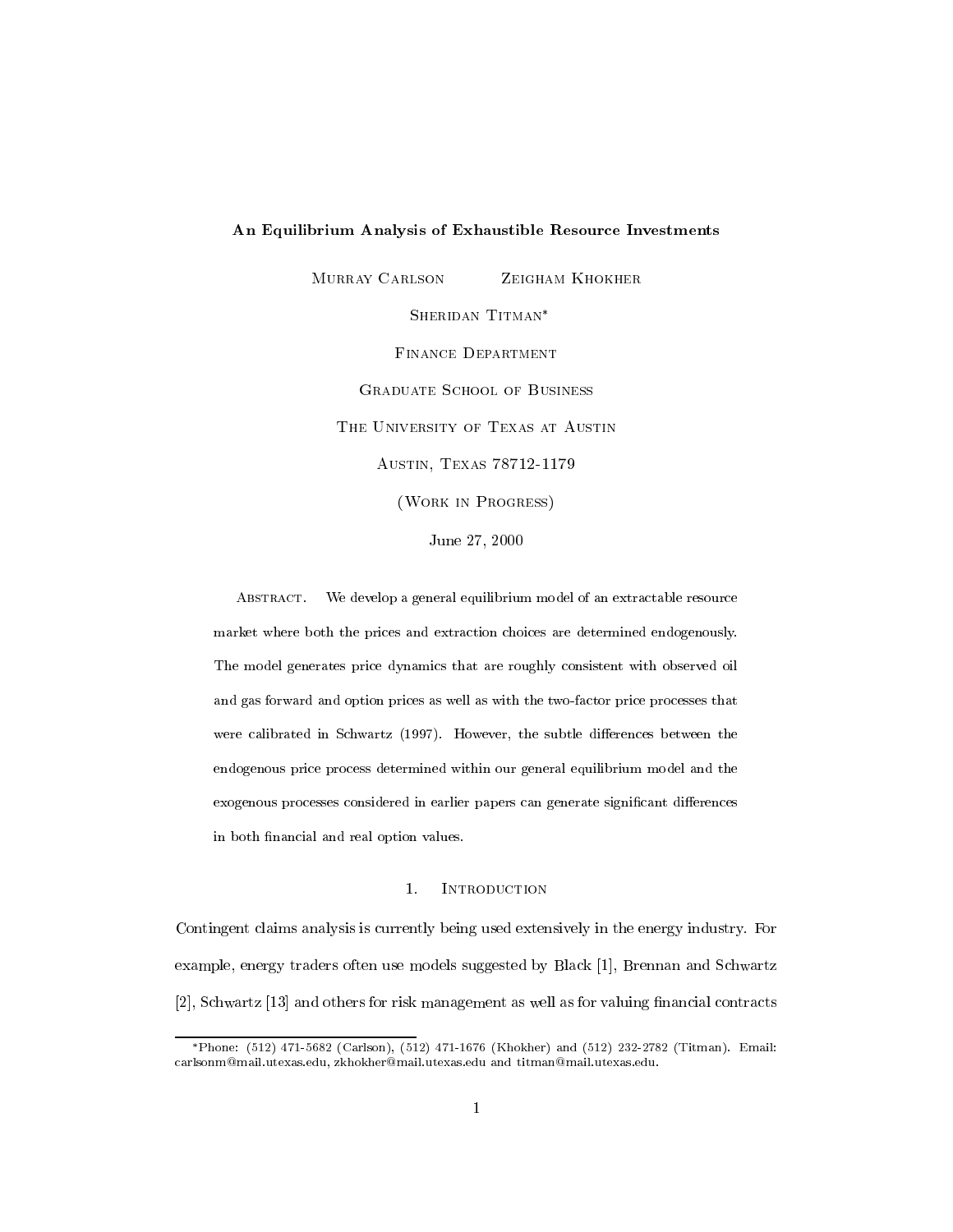and real investments. These applications, which typically calibrate the models' parameters using some combination of historical prices and observed forward and option prices, have proven to be successful in valuing and hedging relatively short-term nancial contracts.

There is, however, an inherent inconsistency in the application of these models that is likely to create a problem when the models are applied to value and hedge longer horizon investments. Specifically, although the models assume the parameters in the price process are constant, the calibration procedures that are used in practice typically provide for a more flexible specification by allowing the parameters to change with time. Although these procedures generally provide reasonably good approximations when the models are used to interpolate among prices in liquid markets, as we will show, they can generate biases when the methodology is used to extrapolate from observed derivative prices to value long term real investments like the pipelines and other infrastructure needed to exploit oil and gas reserves.

To explore these issues in more detail we develop a general equilibrium model of an extractable resource market where both the prices and extraction choices are determined endogenously. As we show, with plausible parameters the model generates prices that are roughly consistent with observed forward and option prices as well as with the price processes that were calibrated in Schwartz [13]. However, the subtle differences between the endogenous price process determined within our general equilibrium model and the exogenous processes considered in earlier papers can generate significant differences in both financial and real option values.

The fundamental sources of uncertainty in our model arise because of fluctuations in aggregate demand and changes in technology. Aggregate demand, or equivalently the growth rate in GNP, is assumed to follow a mean reverting process while changes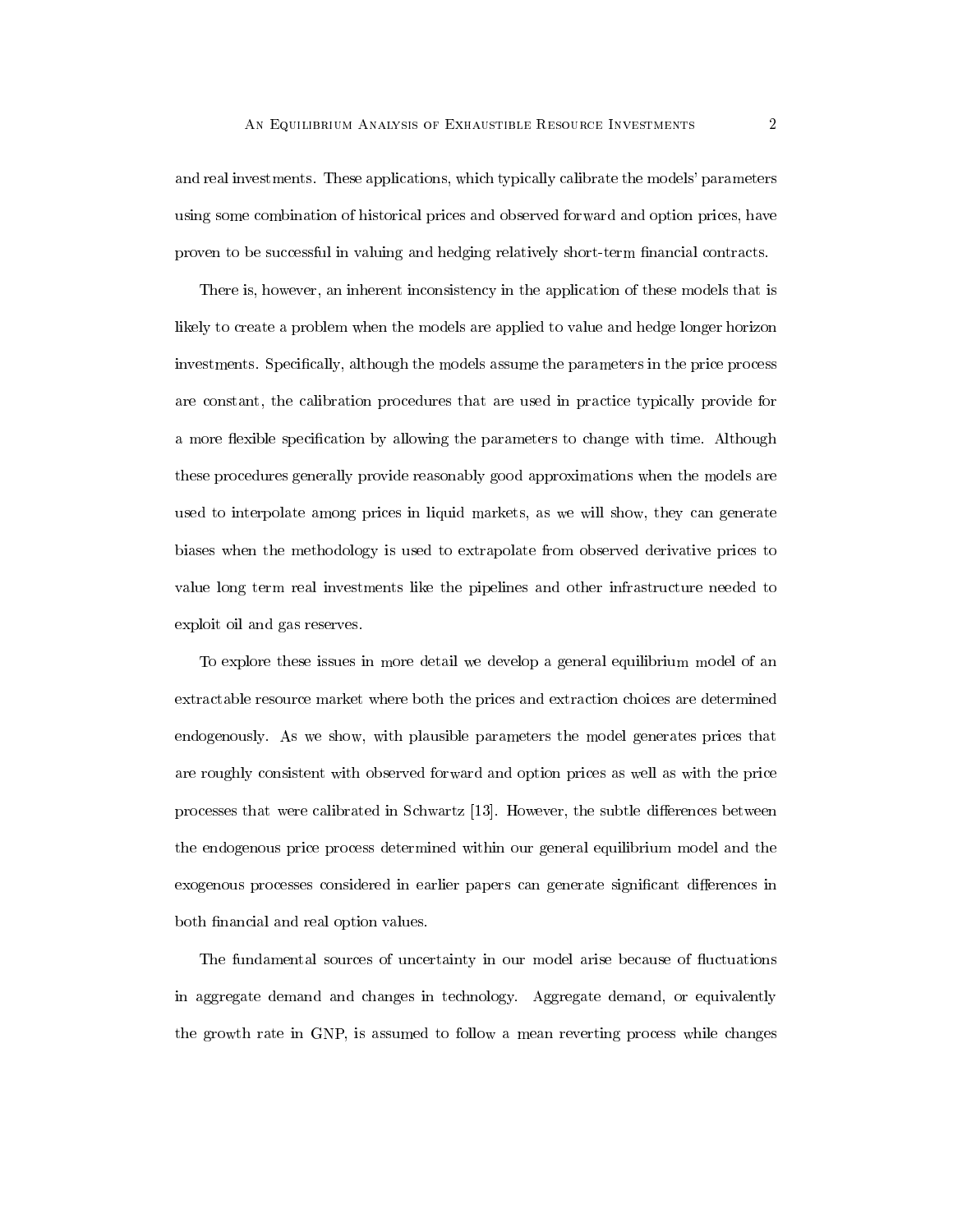in technology, which affect the prices of a potential future substitute for the commodity, fluctuates randomly.<sup>1</sup> As our analysis illustrates, price responses to both sources of uncertainty are determined in part by endogenously determined supply responses. For example, temporary demand shocks have little effect on prices when producers can costlessly increase or decrease supply. Conversely, current prices will fail to respond to shocks that affect the cost of the future substitute when the costs of altering current production are sufficiently high. Hence, for the equilibrium price process to demonstrate the long-term and short-term effects observed in the historical data, it is necessary to consider a setting where producers can alter production at a cost that is significant but not prohibitive.

Our model extends existing general equilibrium models that have appeared in both the finance and economics literature. The model is particularly close in spirit to the Pindyck [9] model, which adds uncertainty to the seminal Hotelling [5] model that describes how the prices of exhaustible resources evolve through time. It is also related to the more recent work of Litzenberger and Rabinowitz [8], who argue that because the option to wait has value in an uncertain environment, resources will be extracted more slowly and prices will appreciate less rapidly than they would in the Hotelling certainty model. In contrast to the Pindyck [9] and Litzenberger and Rabinowitz [8] models, the endogenous price process that arises in our model exhibits mean reversion, which is consistent with the empirical data discussed by Schwartz [13] and others<sup>2</sup> . Moreover, our model is consistent with the

<sup>&</sup>lt;sup>1</sup>For example, in an application to oil prices one might consider the substitute as tar sands, which cannot be protably extracted at current prices but are likely to be exploited at future dates when the supply of conventional reserves are exhausted.

<sup>2</sup> In our model, as in the Schwartz model, the volatility of futures prices decreases with the term to maturity, indicating the presence of short-run and long-run components in the price process. This phenomenon is sometimes referred to as the Samuelson effect [12]. As we point out below, our model will differ from the Schwartz model in the exact specification of the price dynamics. Other papers have examined how inventory effects the level of mean reversion in exogenous supply shocks (Deaton and Laroque[3], Routledge, Seppi and Spatt[11]). As will be clear later, adding inventory to our model is not conceptually difficult but would be computationally intensive. We suspect that if we were to add storage to our model it would reduce the effects of mean reversion currently generated by our model.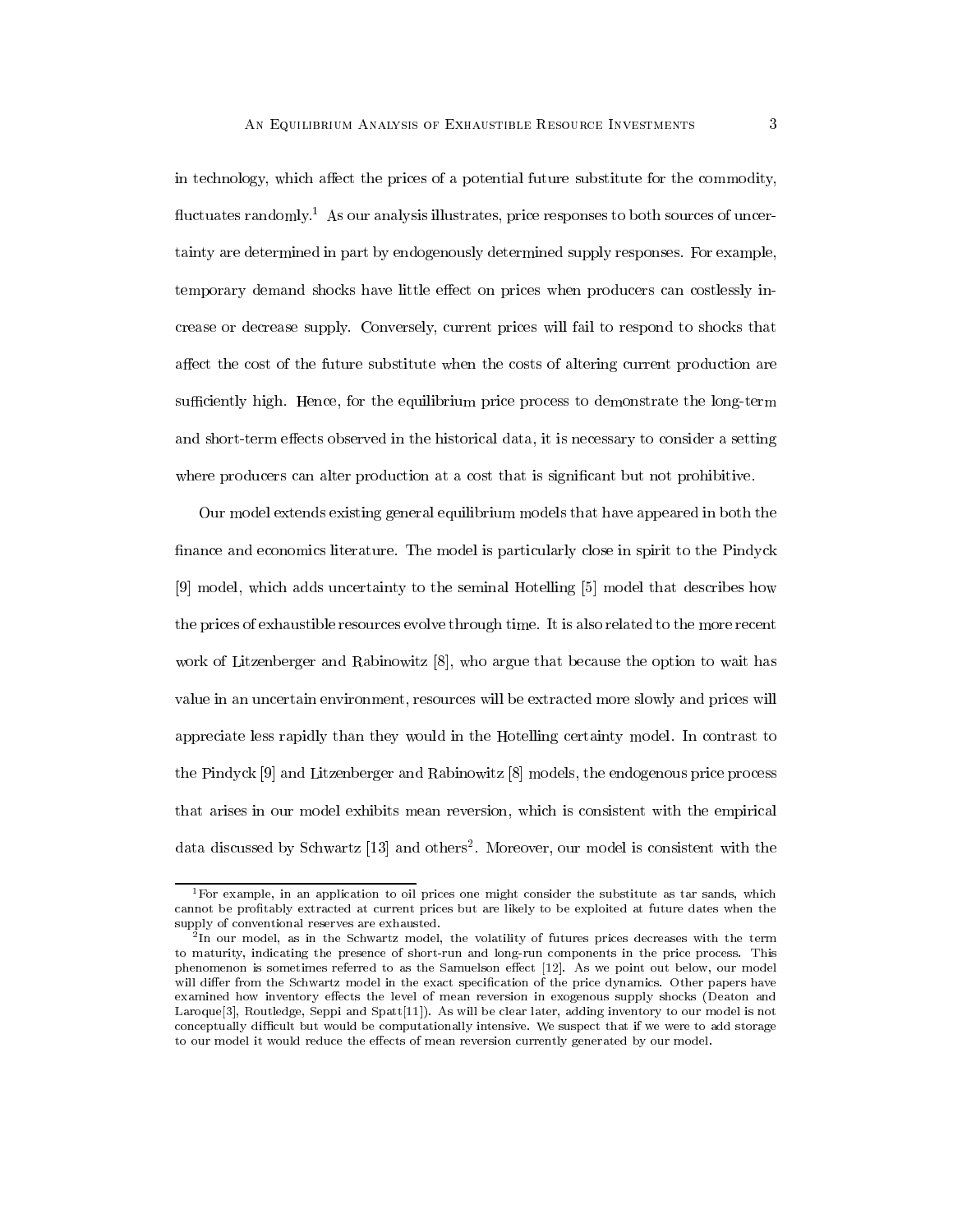observation that discounted futures prices may be both above and below the current spot price (i.e. futures curves can be in weak contango or backwardation)3 . As will become clear, these results are not simply due to the stochastic nature of the exogenous state variables but arise endogenously from the assumed frictions associated with the supply responses.

Our model generates insights about the evolution of natural resource prices that can potentially have important implications on the valuation and hedging of long dated financial or real options. In particular, although the endogenous price process generated by our model is qualitatively similar to the price process assumed by Schwartz [13], the functional form of the drift is, in general, non-linear and generates equilibrium price paths with less extreme realizations than would be generated by Schwartz's model. As a result, options, whose payoffs are especially sensitive to these extreme realizations, are generally less valuable in our general equilibrium setting where the extreme realizations are observed less frequently.

The format of the paper is as follows. In the next section, we specify the assumptions of the model and define the equilibrium. In Section 3 we present an example which is useful for developing intuition regarding the economics underlying our full model. Implications of the equilibrium model for futures prices, future price volatilities and production decision are presented in Section 4. Finally Section 5, compares option prices from our model to those of Schwartz [13].

<sup>3</sup> If futures prices are below the current spot price, the futures curve is said to be backwardated. Litzenberger and Rabinowitz [8] make the distinction between weak and strong backwardation. If discounted futures prices are below the spot price, they say the futures curve is weakly backwardated. Contango is the opposite of backwardation.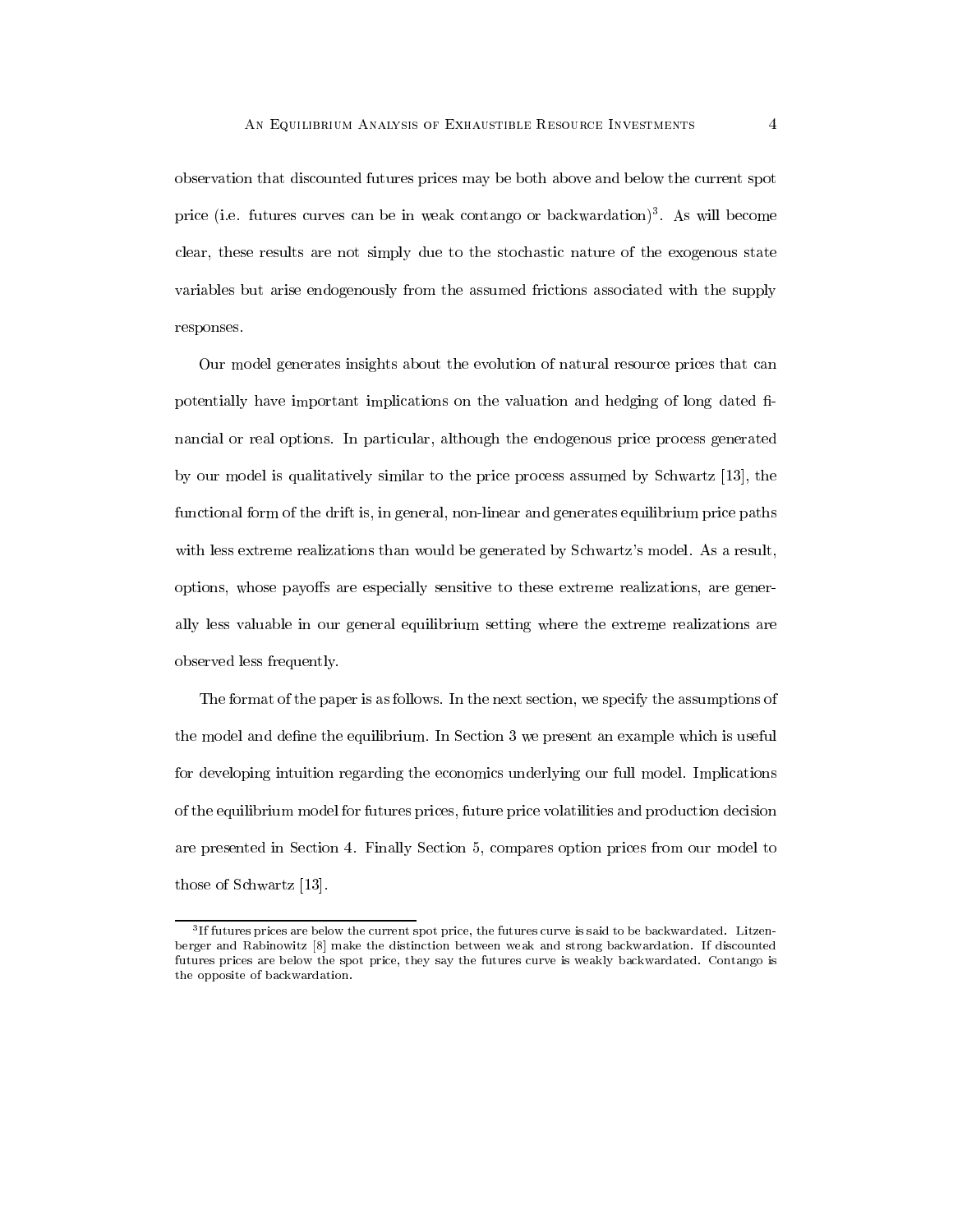#### 2. ASSUMPTIONS AND EQUILIBRIUM

In this section we present the assumptions underlying the model and the definition of the equilibrium. A brief summary of the overall setup will motivate the rationale behind the detailed assumptions which follow.

The model examines a risk-neutral economy with a finite reserve of a commodity that is owned by each of a continuum of small, potentially heterogeneous producers. Producers optimally extract the commodity in the face of uncertainty regarding the economy wide demand. In addition, there is an alternative source of supply whose marginal extraction cost is known and stochastic. If producers increase production rates beyond what they have been producing in the recent past, they incur a cost that is proportional to the difference between their new production rate and the lagged production rate. This cost is meant to capture the costs associated with developing reserves.

**2.1.** Reserves. The economy is defined in continuous time with an infinite horizon. Instantaneous borrowing and lending is possible at a constant interest rate  $r$ . There is a finite reserve of a commodity,  $R_0$ , owned by a continuum of price-taking producers and an inexhaustible supply of a substitute good. The cost of extraction is assumed to be constant across time, but may differ by producer. In equilibrium low cost producers extract their reserves first, so the unit cost of extraction may be of an arbitrary form,  $C(R_t)$ , but will increase monotonically as reserves are depleted.<sup>4</sup>

The dynamics of the reserve process, which defines how the reserves are depleted over time, can be expressed as:

$$
dR_t = -q_t dt \tag{1}
$$

<sup>4</sup>Pindyck[9] uses this specication of reserves in his model.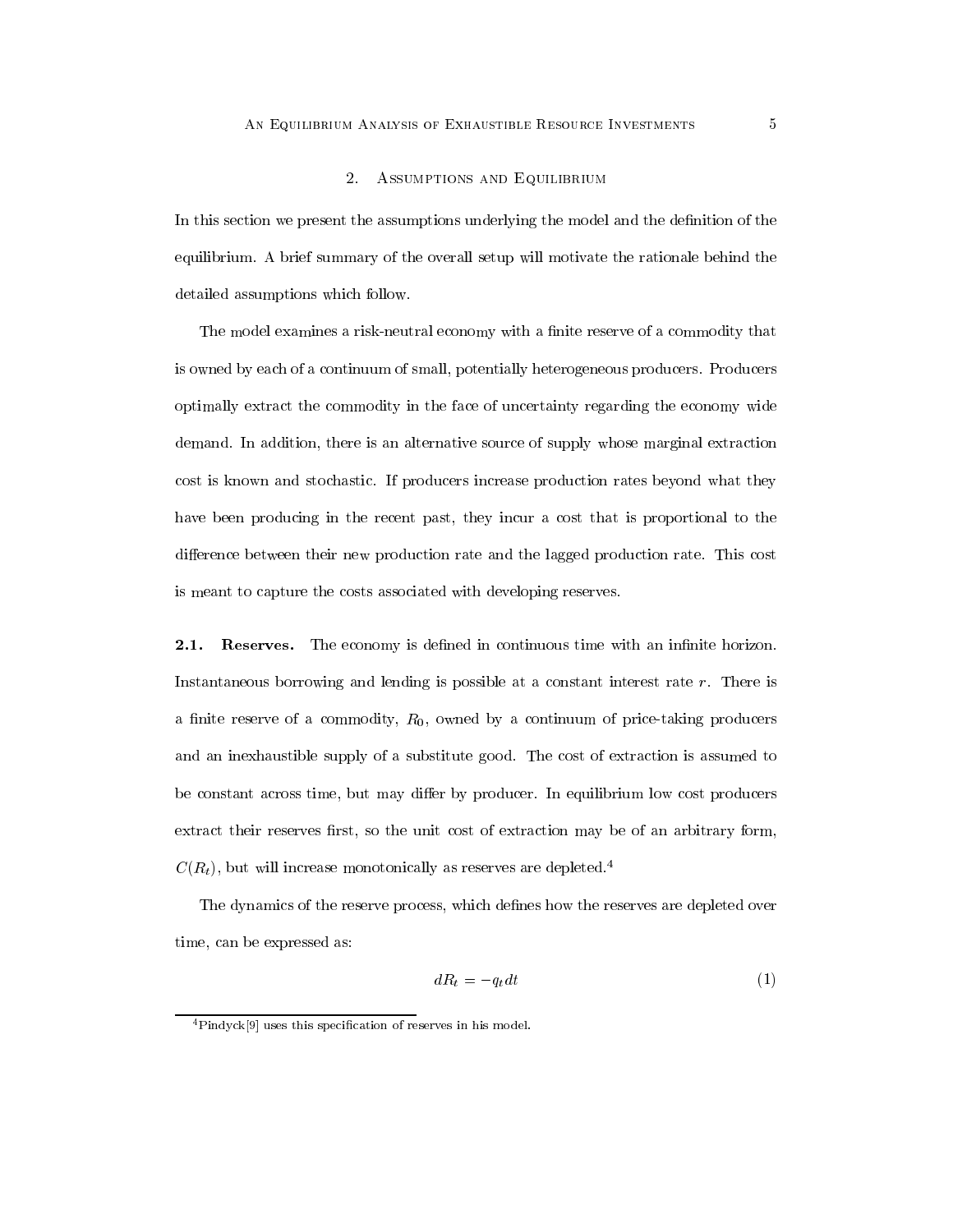where  $q_t$  is the production process and  $R(0) = R_0$ . Note that there is no exogenous uncertainty in this process. However, the reserves process is random whenever the production process is stochastic.

The production process is defined only so long as reserves exist. Given a production policy, the time to exhaustion of the reserves is defined by the following stopping time:

$$
R_0 = \int_0^\tau q_t dt. \tag{2}
$$

The planning horizon defined by this stopping time may or may not be finite.

2.2. Uncertainty. The (inverse) demand function for the commodity is assumed to be of the form,  $p_t = f(q_t; y_t)$ . The parameter  $y_t$  characterizes inter-temporal demand shocks that arrive according to the process:

$$
\frac{dy}{y} = \alpha_y(y)dt + \sigma_y(y)dz_y
$$
\n(3)

We will be focusing on the case where this process is mean-reverting with a constant diffusion, so that  $\alpha(y) = \kappa_y (\mu_y - \ln(y))$  and  $\sigma(y) = \sigma_y.$ 

We assume that a substitute for the commodity exists with effectively infinite reserves. The substitute is not currently produced because of excessive marginal extraction costs,  $S_t$ . However, technological innovations arrive stochastically and affect this cost:

$$
\frac{ds}{s} = \alpha_s(s)dt + \sigma_s(s)dz_s.
$$
\n(4)

We focus on the case where this process is a geometric brownian motion with constant drift,  $\alpha_s(s) = \mu_s$ .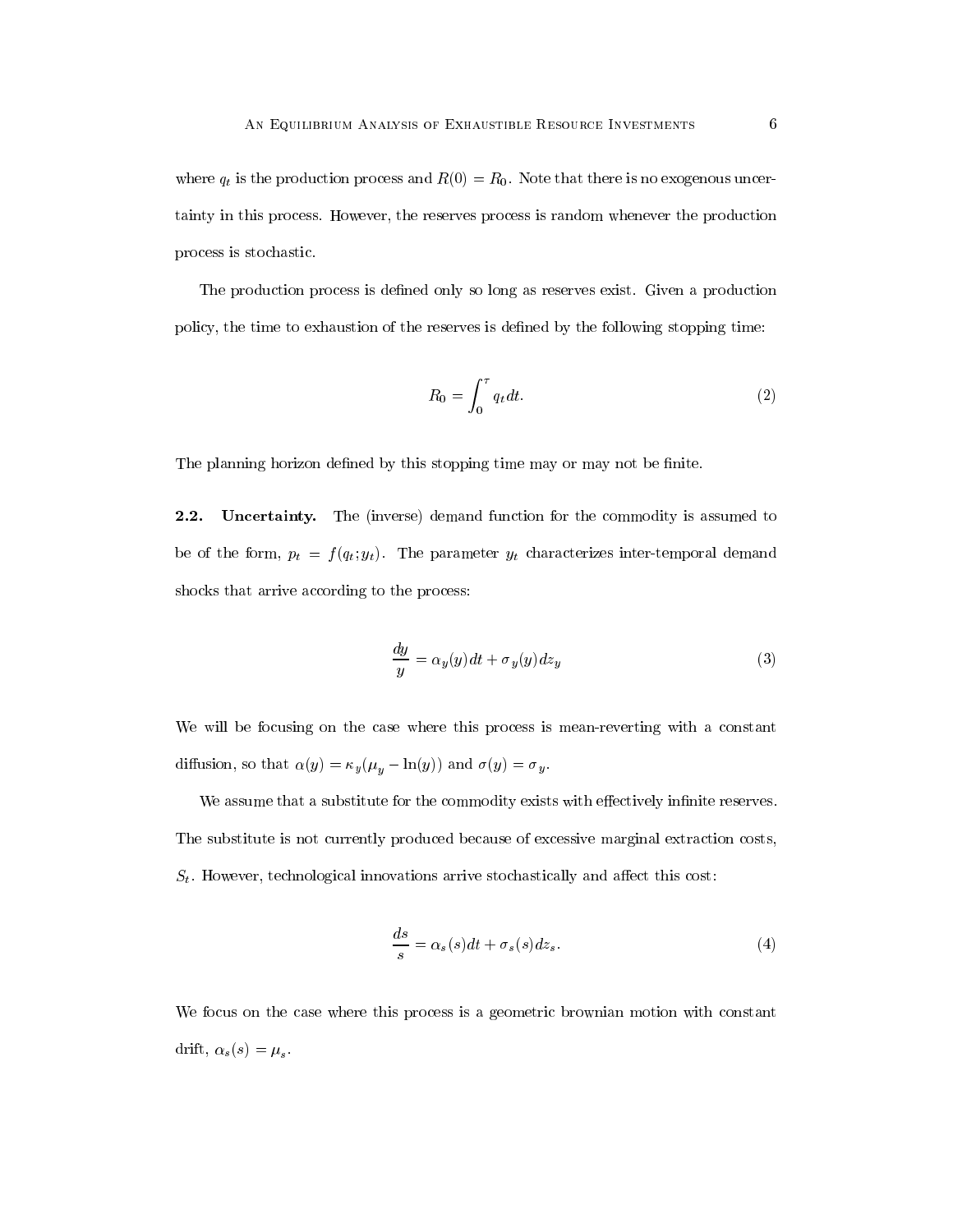The substitute commodity essentially caps demand at its marginal cost. Thus, the effective market demand function is of the form:

$$
p(q_t; y_t, S_t) = \min(s_t, \frac{y_t}{q_t})
$$
\n<sup>(5)</sup>

where  $q_t$  is the current amount produced from conventional reserves.

2.3. Definition of Equilibrium. Producers, who are assumed to be price-takers, make production decisions that maximize the market value of their reserves, net of the expected costs of extraction. Note that, since the market value of reserves is a function of the equilibrium price, optimal production decisions and market clearing prices must be determined simultaneously. In equilibrium, at each point in time and in each state, producers correctly conjecture the future evolution of prices and incorporate this information into their production decision.

In addition to marginal extraction costs that depend on the level of reserves,  $C(R)$ , we assume that producers incur a cost whenever production rates increase. Although the study of more general setup costs is possible, we assume that this cost is proportional to the magnitude of the increase of the optimal production over the existing production rate:

$$
f(q_t; q_{t-}) = \gamma (q_t - q_{t-})^+
$$
\n(6)

where  $\gamma$  is a constant,  $q_t$  and  $q_{t-}$  are the chosen and the existing production rates respectively. As mentioned at the beginning of this section, the form of this cost function is meant to capture the cost of developing new reserves in a reduced form.

To solve for equilibrium prices we consider the dual problem of a Social Planner who maximizes discounted expected consumer surplus in excess of producer surplus. More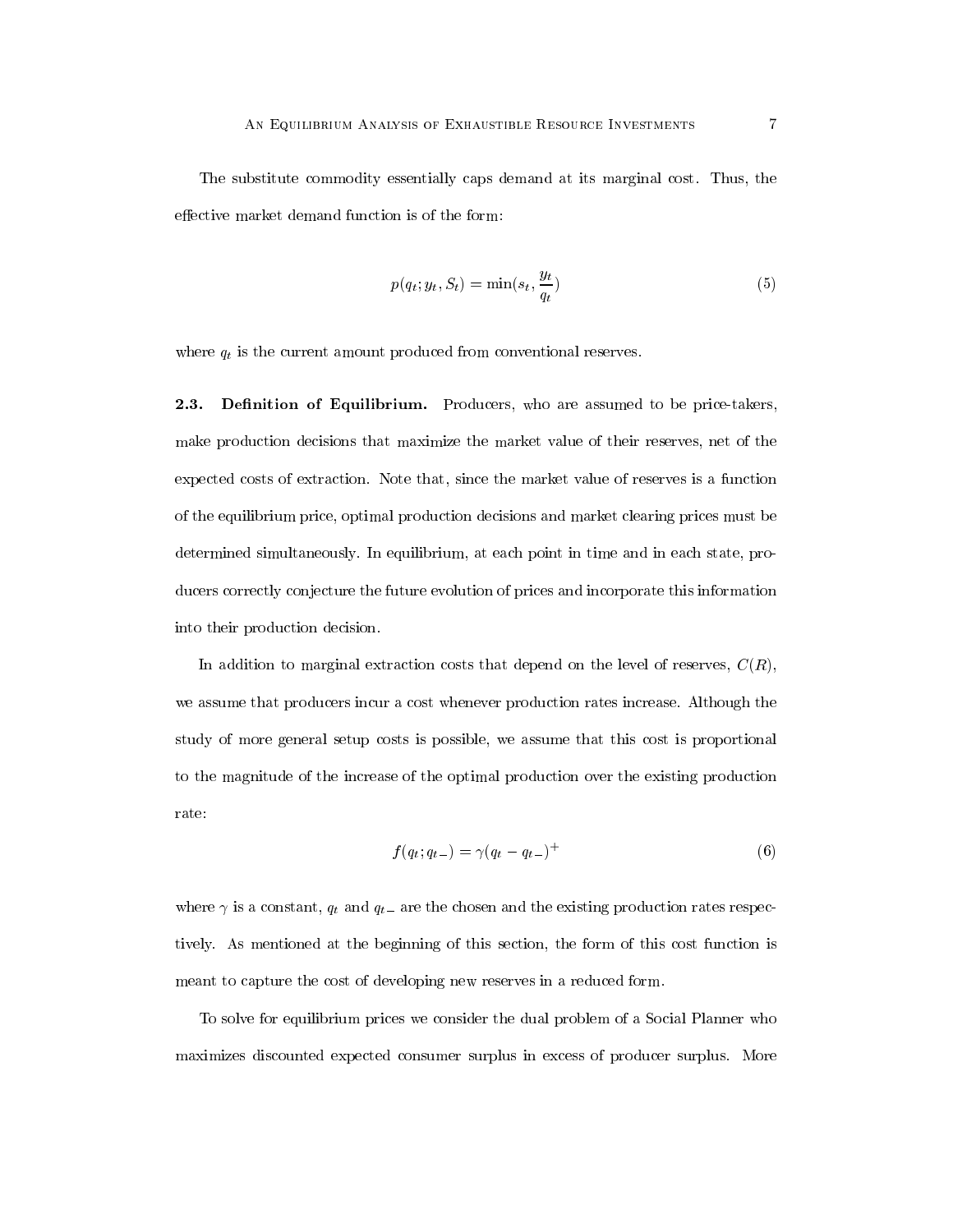specifically, at a given point in time this social surplus,  $SS$ , is defined as:

$$
SS(q_t; y_t, s_t, R_t, q_{t-}) = \int_0^{q_t} p(q; y, s) dq - C(R) q_t - f(q_t; q_{t-}) \tag{7}
$$

The social planner chooses production rates to maximize the discounted expected value of the following expression:

$$
V(R_t, y_t, s_t, q_{t-}) = \max_{q_t} E_t \int_t^{\infty} e^{-r(s-t)} S S(q_s; y_s, s_s, R_s, q_{s-}) ds \tag{8}
$$

subject to

$$
\int_{t}^{\tau} q_{s} ds = R \quad \text{a.s}
$$
\n(9)

where  $\tau$  is a stopping time indicating the date at which reserves are fully depleted. Under conditions outlined in Dixit and Pindyck [4], the solution to this problem will coincide with production policies generated within a competitive equilibrium. The advantage of casting the problem in terms of maximizing social welfare is that traditional dynamic programming techniques can be applied to solve the problem numerically. Once optimal production policies are determined, equilibrium prices are determined, state-by-state, by the market clearing condition implied by the demand curve.

# 3. A Simple Example

This section considers a simplied version of our model that can be solved analytically. The intuition developed from this example is helpful for understanding the more general model, which must be solved numerically.

We consider the following simplified demand process, which makes closed form solu-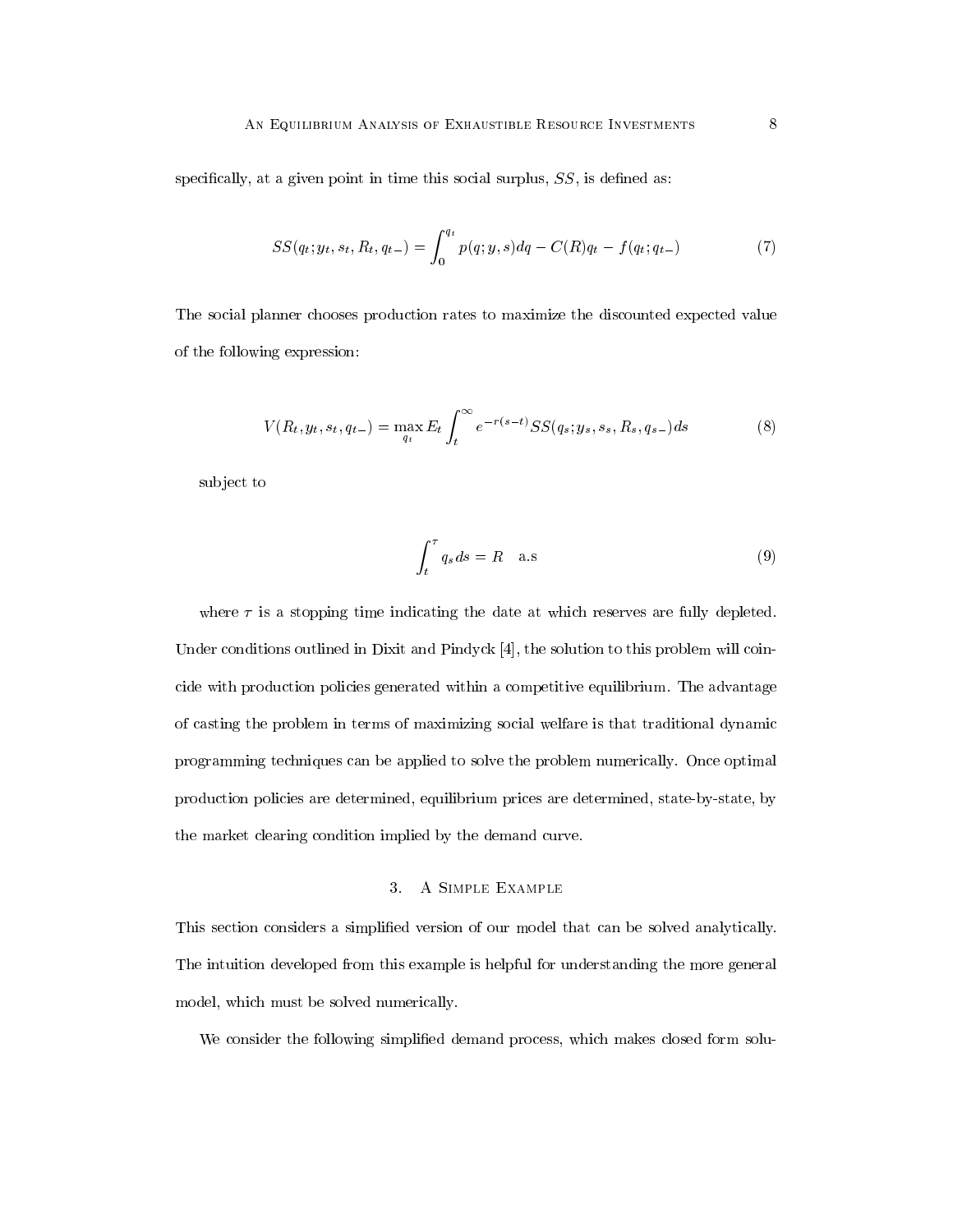tions possible:

$$
p_t(q_t) = \frac{y + \epsilon_t}{q_t} \tag{10}
$$

where  $q_t$  is the amount produced, y is a constant and the  $\epsilon_t$  are positive IID shocks. Clearly, demand shocks are temporary in this setting and we can interpret this sequence of demands as being the limiting case for the class of mean-reverting shocks.

The timing of the information and decisions is as follows. At the beginning of each decision epoch, t, the current level of reserves is known to be  $R_t$ . Producers observe a shock to the demand curve  $\epsilon_t$  and make their optimal production decisions. The resulting market clearing price is given by  $p_t = p_t(q_t)$ . Immediately after the production decisions have been made, the level of reserves drops to  $R_{t+1} = R_t - q_t$ .<br>We first provide, a closed-form solution for the case in which there are no extraction

costs, no costs associated with altering production rates and no substitute commodity. We then characterize the solution in a more general setting that includes setup costs. Although we cannot provide a closed form solution for the equilibrium in this latter case, we describe the form of the optionality introduced by the setup costs and show how it modifies the optimal response to demand and supply shocks. Our results illustrate how, in the absence of setup costs, a mean-reverting state variable generates prices that are random walks. Hence, our results suggest that setup costs are a necessary feature of a model where prices have temporary as well as permanent components.

3.1. The Equilibrium without Setup costs. In this section we solve for the equilibrium in a simple case and analyze its properties. Recall that this simple case does not consider extraction costs, costs for altering production rates or a substitute commodity. We solve for the equilibrium by reformulating the dynamic optimization problem as the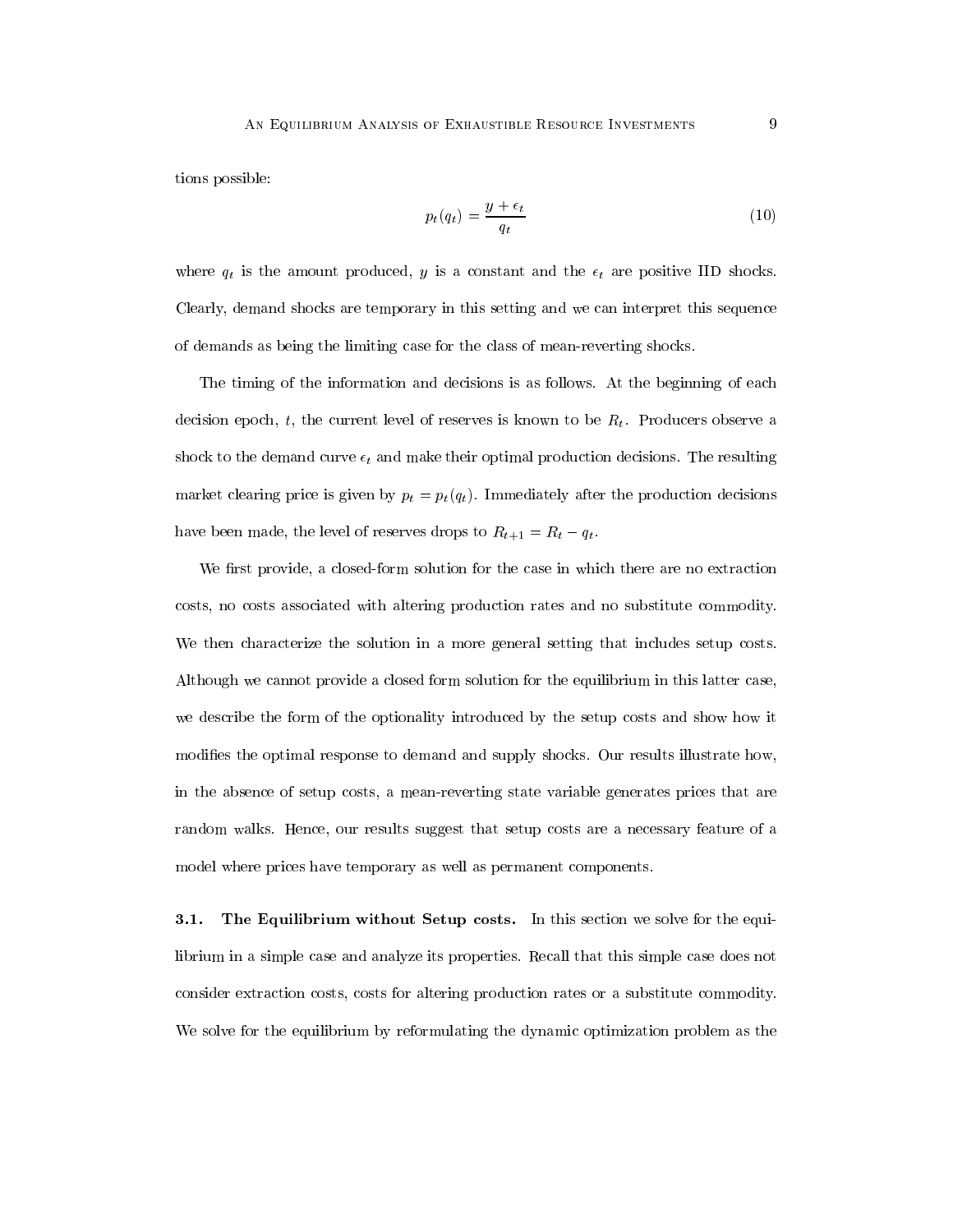following static variational one:

$$
\max_{q_t} E\sum_{t=0}^{\infty} SS(q_t)
$$
\n(11)

sub ject to

$$
\sum_{t=0}^{\infty} q_t = R_0 \quad \text{a.s.} \tag{12}
$$

Proposition 1 characterizes the equilibrium price dynamics in this simplied case.

Proposition 1. Discounted prices in a competitive equilibrium are martingales. Thus, for  $s>t$ 

$$
e^{-rt}p_t = E_t(e^{-r(s-t)}p_s).
$$
 (13)

Moreover, the price of the commodity at an arbitrary time is a function of two random state variables,  $\epsilon_t$  and  $R_t$ :

$$
p_t = \frac{ay + \epsilon_t}{R_t} \tag{14}
$$

where  $a = \frac{1}{r}$ .

Notice that the above implies that the discounted expected value of the future spot price is the current spot price. Thus, at every point in time prices are expected to rise at the riskless interest rate (i.e.  $p_t = E_t \left[ e^{-r(s-t)} p_s \right]$  for  $s > t$ ), which suggests that a natural extension of the standard Hotelling [5] result holds in this example. This result is also noted in Pindyck [9] as would be expected given that our example is a special case of his model. (The simplications allows us to examine the behavior of the volatility of the price process.)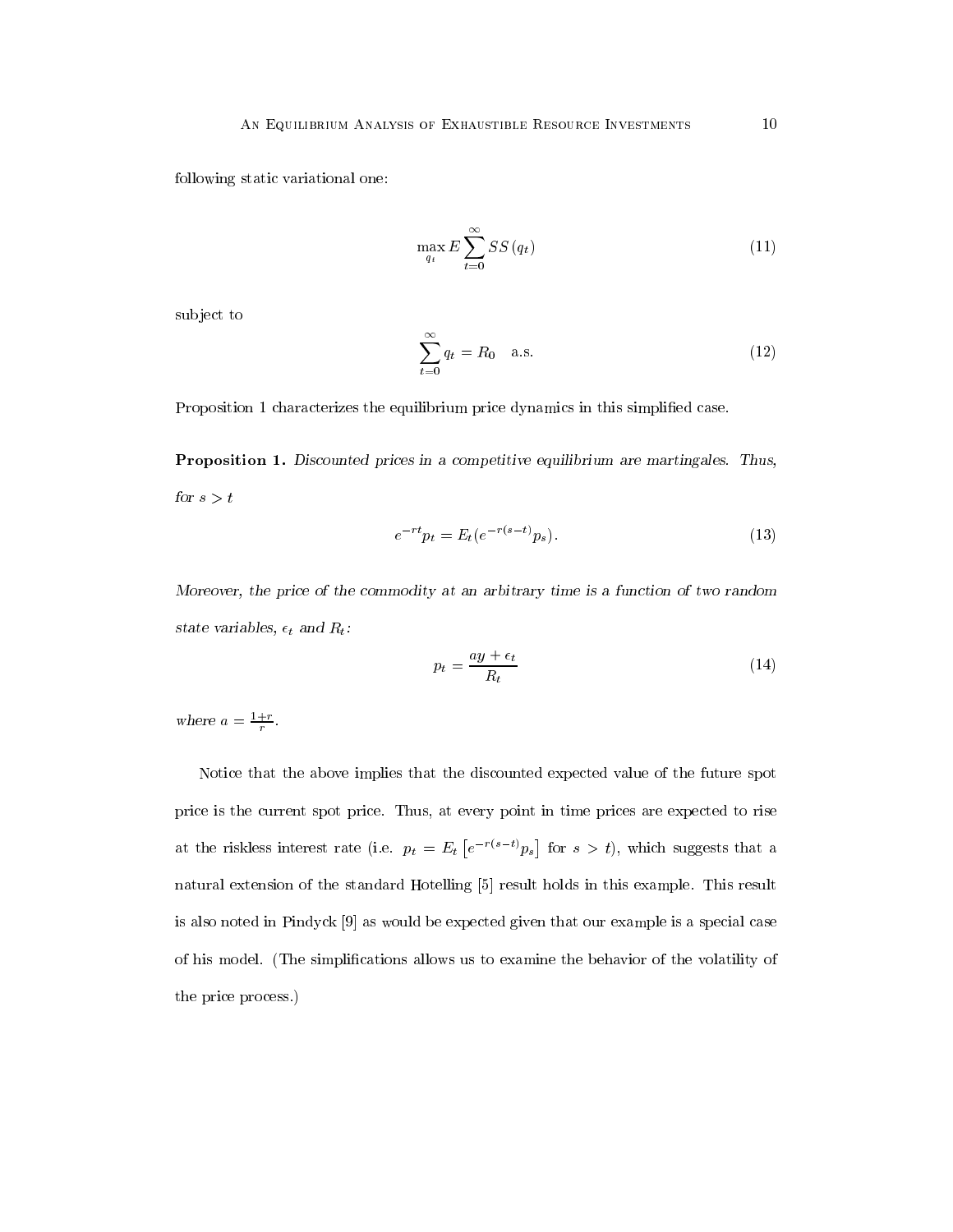is the case for this example, the forward curve will be defined by:

$$
f_{t,s} \equiv E_t(p_s) = e^{r(s-t)} p_t.
$$
\n
$$
(15)
$$

This is consistent with a result in on the instantaneous drift of the resource price. Uncertainty alone does not necessarily create the backwardation result in Litzenberger and Rabinowitz [8].

Another interesting consequence of the supply responses is that they turn temporary demand shocks into permanent price shocks. We can see this using the fact that the spot price and forward prices are related by Equation (15) and thus shocks to next period's spot price are attenuated and transmitted to all forward prices. More precisely, since one step ahead forward prices are directly proportional to next period's spot price, shocks to the spot price are transmitted throughout the entire forward curve.

With this solution at hand, it is easy to characterize the variance of both spot and forward prices. These results are recorded in Proposition 2.

Proposition 2. At any point in time the conditional variance of next period's spot price is given by:

$$
Var_t(p_{t+1}) = \frac{Var_t(\epsilon_{t+1})}{R_{t+1}^2}.
$$
\n(16)

and we can calculate the variance of the logarithm of the future spot price as:

$$
Var_t (\log p_{t+s}) = A + (s-t)\sigma_n^2 \tag{17}
$$

<sup>5</sup> In a setting where reserves may be depleted in nite time the instantaneous change in discounted prices will be a martingale until the reserves are depleted Routledge, Seppi and Spatt [11] carefully analyze forward curves in a related setting where inventories may be exhausted. In this case there is no closed form solution for the forward curve.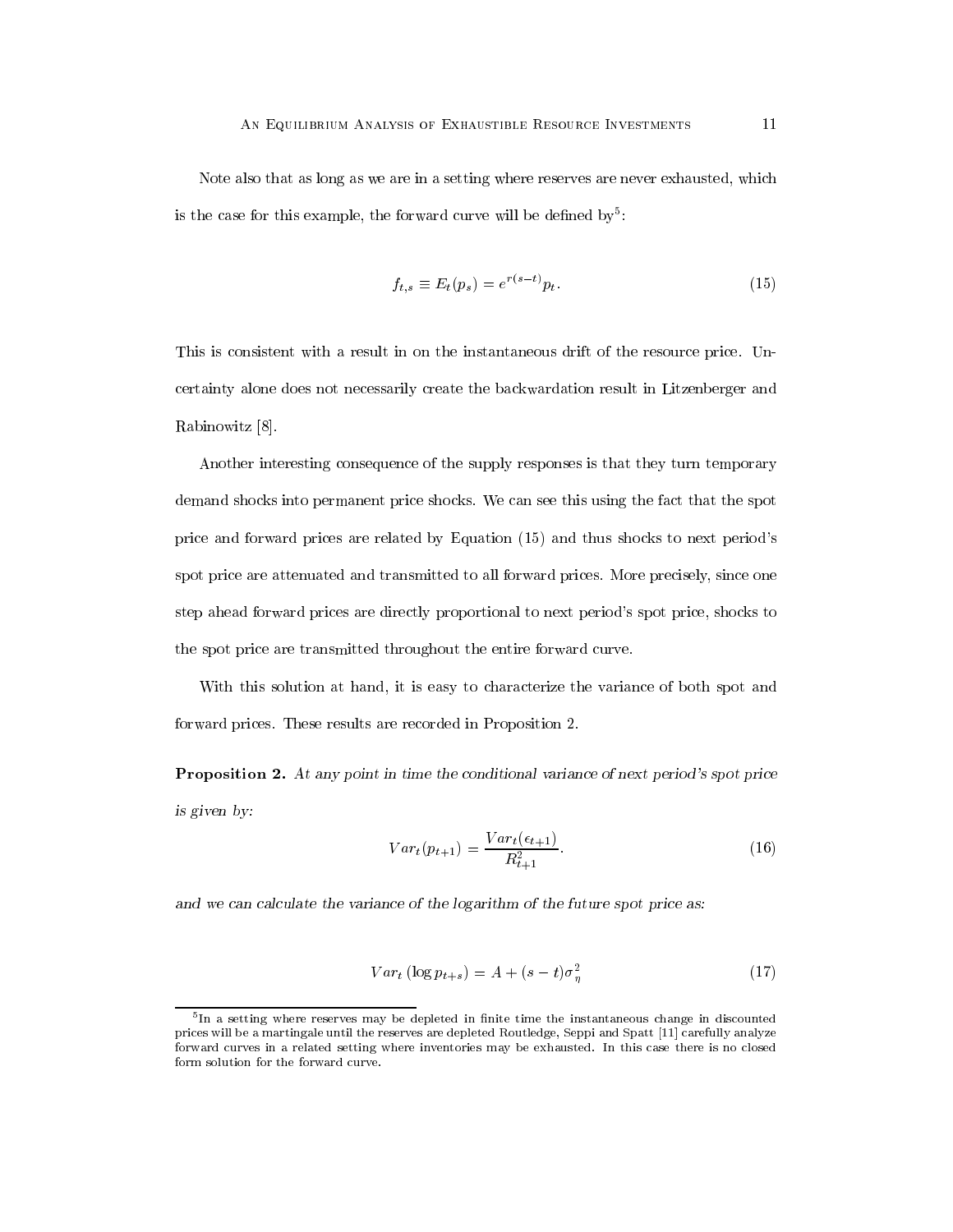where A and  $\sigma_\eta$  are constants.

Remember that  $R_{t+1} = R_t - q_t$  is in the information set at time t. Thus, the first part of the proposition makes it clear that the effect of a demand shock is greatly attenuated by supply responses. To see this, consider what would happen in the following period were producers not to alter their production from the current level. In this case, the variance of the next period price would be  $V$   $ar$  ( $\epsilon_{t+1}/q_t$  which is clearly higher since current production is much lower than the total remaining reserves.

In addition to their dampening effect, Proposition 2 illustrates a second implication of the producer's supply responses. The variance of the log of the future spot price is linear in the holding period. This fact has two empirical implications. First, variance ratio tests should indicate that log prices follow a random walk. Second, the implied volatilities of options on this commodity's forward prices should be constant. The latter implication illustrates that the endogenous supply responses transform a mean reverting state variable into a random walk. It is also interesting to note that at long horizons the Black [1] model of option pricing should become exact, since at long horizons the spot price is lognormally distributed.

3.2. The Behavior of Prices with Infinite Setup Costs. When setup costs are inimite, it can never be optimal to increase production." It is instructive to consider the behavior of prices under a deterministic policy where the quantity produced decreases at the rate of interest.

Proposition 3. Consider the following deterministic production policy:

$$
q_t = e^{-rt}q_0
$$

<sup>6</sup> In order to focus on a non-trivial case, we assume that initial production can be chosen costlessly.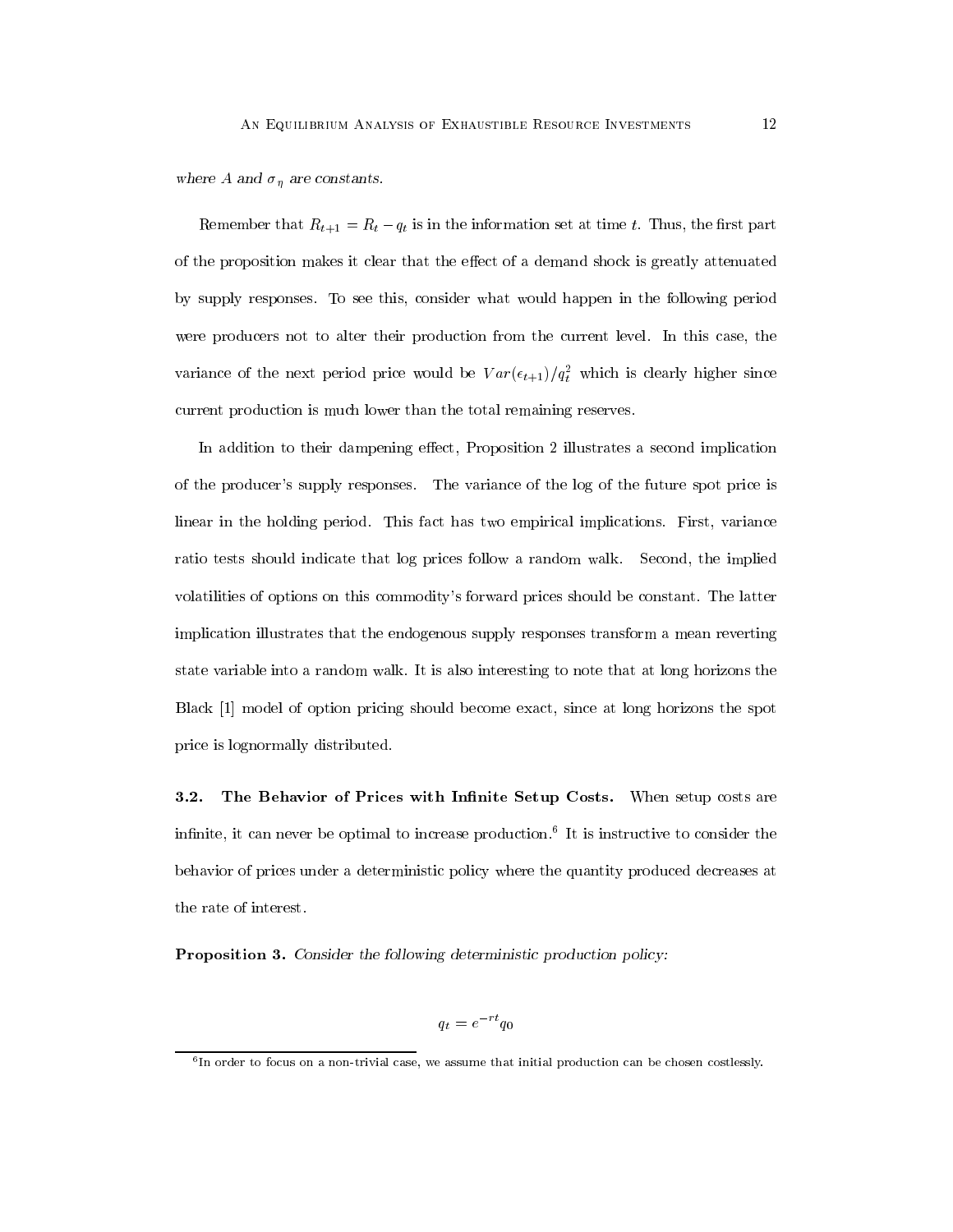where  $q_0$  is chosen so that  $R_0 = q_0 \sum_{t=0}^{\infty} e^{-rt}$ . Under this policy, the forward curve slopes upward at the rate of interest:

$$
E(p_t) = e^{rt} \frac{y}{q_0}
$$

for all  $t > 0$ . Moreover, spot prices may be temporarily above or below  $\frac{1}{q_t}$  implying that forward curves may be in contango or backwardation. Finally, the term structure of volatility is declining and constant.

The proof follows immediately from the definitions of forward prices and the term structure of volatility. We will see in the next section that this case, which is the polar opposite of the case considered in the previous subsection, provides an approximate description of prices when setup costs are high.

3.3. The Equilibrium with Setup Costs. It is clear from the simple case discussed above, that if equilibrium prices are to have any temporary components, frictions must be introduced into the model. To induce temporary components, we add a cost associated with increasing production rates. The modified objective function, which includes a cost proportional to the change in the production rate that is incurred is given below:

$$
\max_{q_t} E\left[\sum_{t=0}^{\infty} SS(q_t) - \sum_{t=0}^{\infty} \gamma(q_t - q_{t-1})^+\right]
$$
\n(18)

subject to

$$
\sum_{t=0}^{\infty} q_t = R_0 \quad \text{a.s}
$$

The additional cost greatly complicates the analysis of the problem making a closed form solution impossible. We will focus here only on the form of the optimal production policy and indicate why closed form solutions in this case are not possible.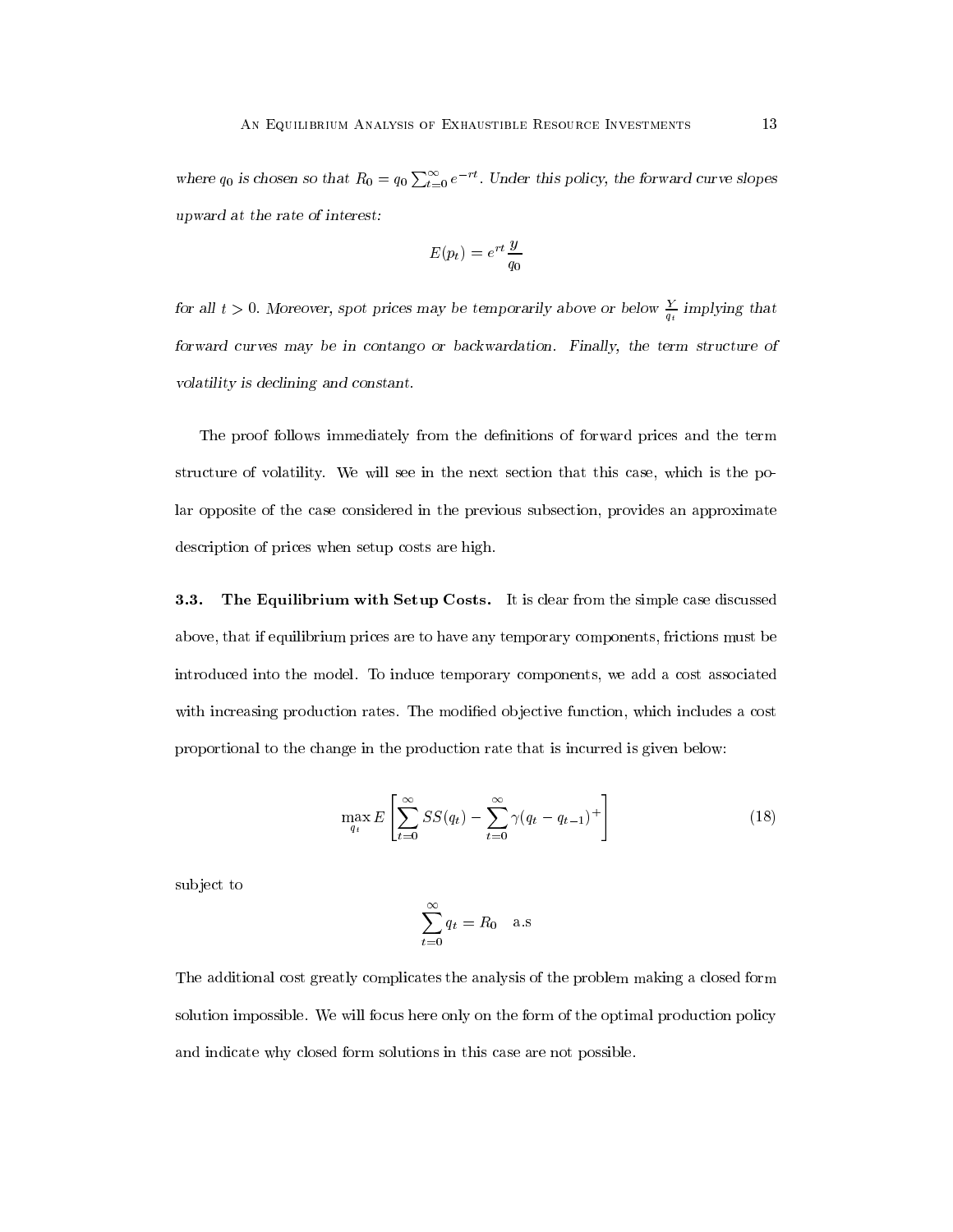**Proposition 4.** At any time t.the optimal production policy,  $q_t$ ,must satisfy one of two first order conditions

$$
e^{-rt}\frac{y+\varepsilon_t}{q_t} + e^{-rt}B_t = k_t \tag{19}
$$

$$
e^{-rt}\frac{y+\varepsilon_t}{q_t} - \gamma + e^{-rt}B_t = k_t \tag{20}
$$

here  $D_t$  is a binary option with a payon  $\gamma e^{-\gamma}$  if  $q_{t+1} > q_t$  and  $\kappa_t$  is a constant. Moreover, there is a range of demand shocks where there will be no supply response.

The first order conditions to this problem depend on whether or not producers increase their production rates in the current period. First, if the current demand shock is low, so that producers will want to decrease production, Equation (19) must be satisfied. This first-order condition is in effect if the current decision is to decrease the rate of production in the current period. The value of this option is a function of the current production choice and if the current production rate is decreased its value increases. Therefore a decrease in production will cause an increase in the left hand side of the Equation.

On the other hand, if the current demand shock is high then producers will want to increase production which implies that Equation  $(20)$  must be satisfied. In this case we need to consider the effect of an increase in the production rate on the binary option whose price is  $B_t$ . As current production increases, its value falls. In addition, production increases cause the current spot price to fall. Thus, increasing production causes the left hand side of the equation to decrease.

As shown in the Appendix, there is an intermediate range of demand shocks for which there will be no supply response. This implication is illustrated in Figure 1 which plots the above first-order conditions. In order to make the figure easier to interpret, the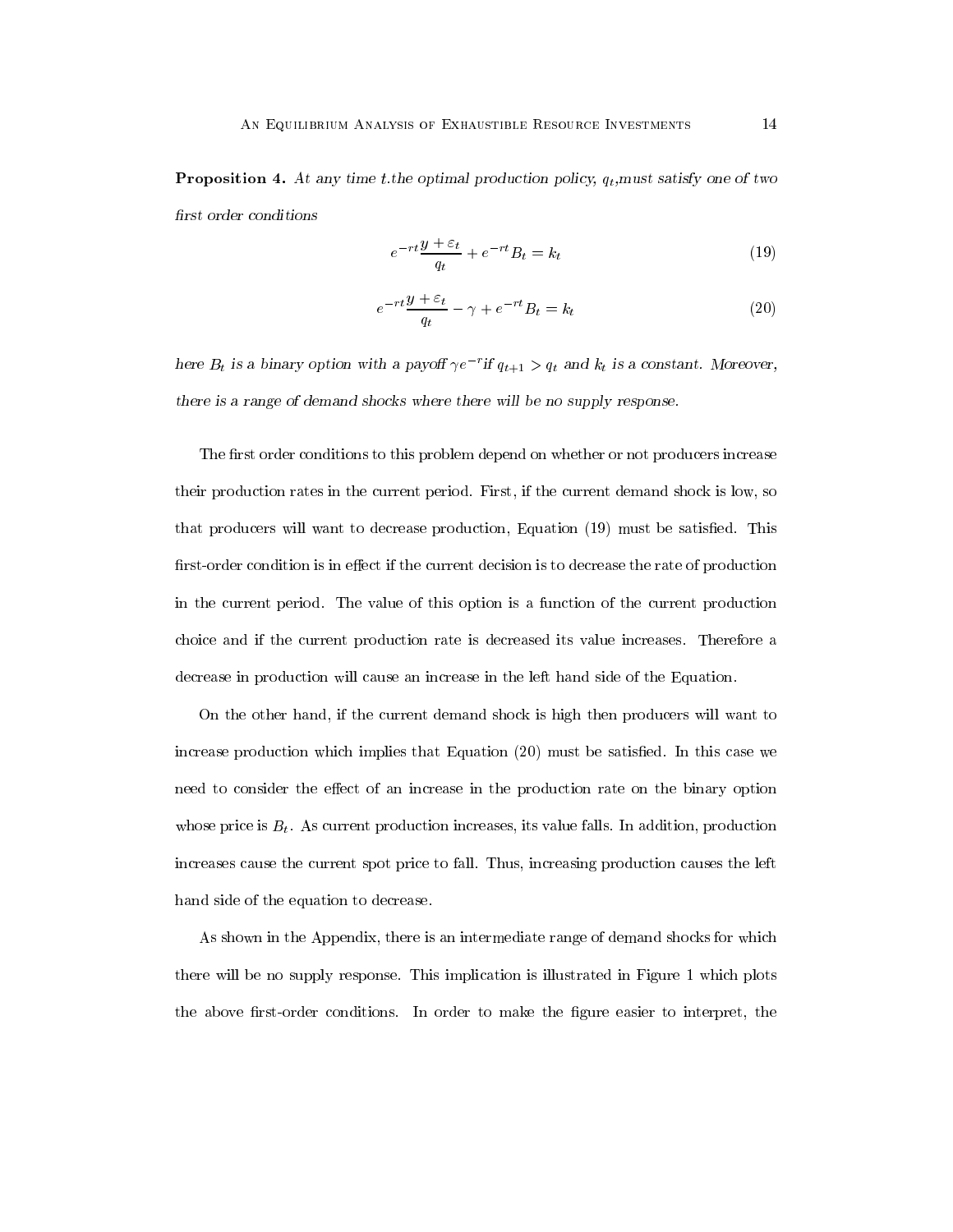dependence of  $k_t$  on the level of the demand shock is ignored.<sup>7</sup> The current production rate is determined by the intersection of the equations for the first-order condition and the current level of  $k_t$ . As illustrated, in very high demand states the production rate increases and in very low demand states the production falls.<sup>8</sup> However, there is a range of intermediate shocks for which production will remain unchanged. The size of this region is proportional to  $\gamma$ , the proportional cost of increasing the production rate.

The form of the optimal production policy has important implications for the commodity price process. Notably, if the cost of increasing production is suitably high, commodity prices will inherit some of the temporary nature of the demand shocks. In addition, over long horizons there will be some impact from the endogenous supply responses. Therefore, in this setting we would expect to see both permanent and temporary components in the commodity's price.

There is little more we can say about the optimal solution to the Social Planner's problem in this setting without characterizing the solution to this problem numerically. No analytic solution exists for either the Lagrange multiplier process or for the value of the binary option that appears in the first-order conditions. In the next section we generalize this example, solve the problem numerically and characterize the interesting aspects of the price process.

### THE NUMERICAL SOLUTION TO THE GENERAL MODEL  $4.$

We now move to the solution of the more general model introduced in Section 2. As indicated above, in order to proceed with the analysis we must apply computational techniques to solve the model numerically. This section begins with a brief discussion of

<sup>7</sup> It is possible to show that is less sensitive to the demand shock than is the level of demand.

<sup>-</sup>i.e.  $\lambda_t$  intersects the  $\hbox{~nign~dennand~}$  and low demand curves to the right and left, respectively, of the lagged production level.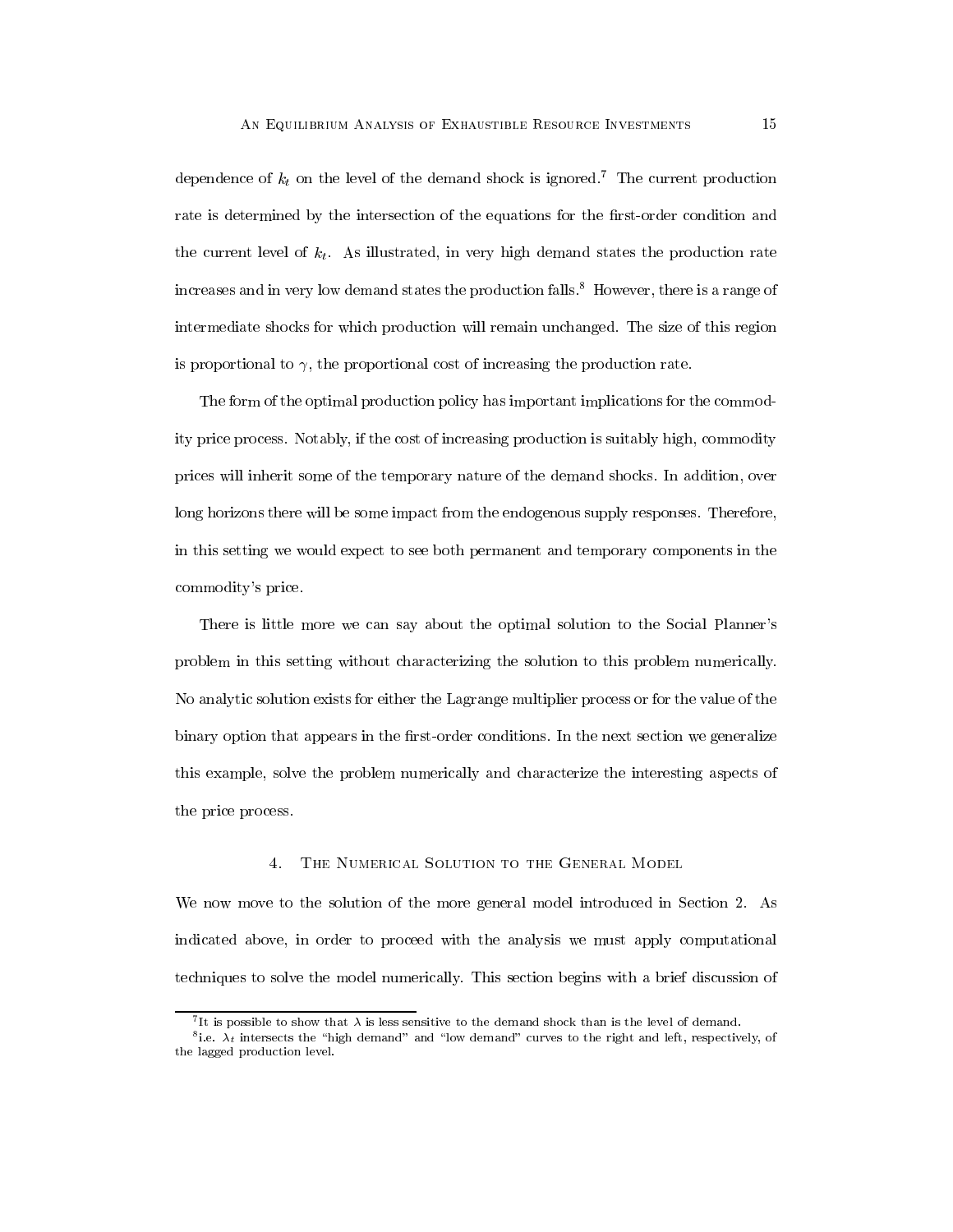the solution methodology and then moves on to study the behavior of the model under various parameterizations.

 $4.1.$ The Computational Technique. The equilibrium is characterized by the solution to the constrained social planner's problem dened by equation (8). This problem is conceptually straightforward to solve using the standard recursive techniques of dynamic programming. For example, given an initial estimate for the value function in a given state,  $V_0(R, y, s, q_-)$ , one can apply value iteration techniques in order to converge to the fixed point that describes the solution as well as the production policy associated with the optimum (see, for example, Puterman [10]). Given the optimal production policy, it is then possible to determine equilibrium prices as a function of the state variables, as well as to describe the equilibrium price dynamics, by working with the transition density of the resulting Markov chain.

The problem with solving for the equilibrium arises for practical reasons. Typically, the first step in solving these types of dynamic problems numerically is to form a discrete approximation to the continuous state space (see, for exapmle, Kushner and Dupuis [7]). This gives rise to a problem known in the numerical methods literature as the "Curse of Dimensionality": as the dimensionality of the state space increases, the number of points in the discrete approximation to the state space increases geometrically. The problem we are studying here has four state variables,  $(R, y, s, q<sub>-</sub>)$ , and one continuous choice variable, the production rate. Thus, the computational and storage requirements of the problem are considerable. We deal with this issue by applying numerical algorithms that can efficiently exploit the structure of the problem.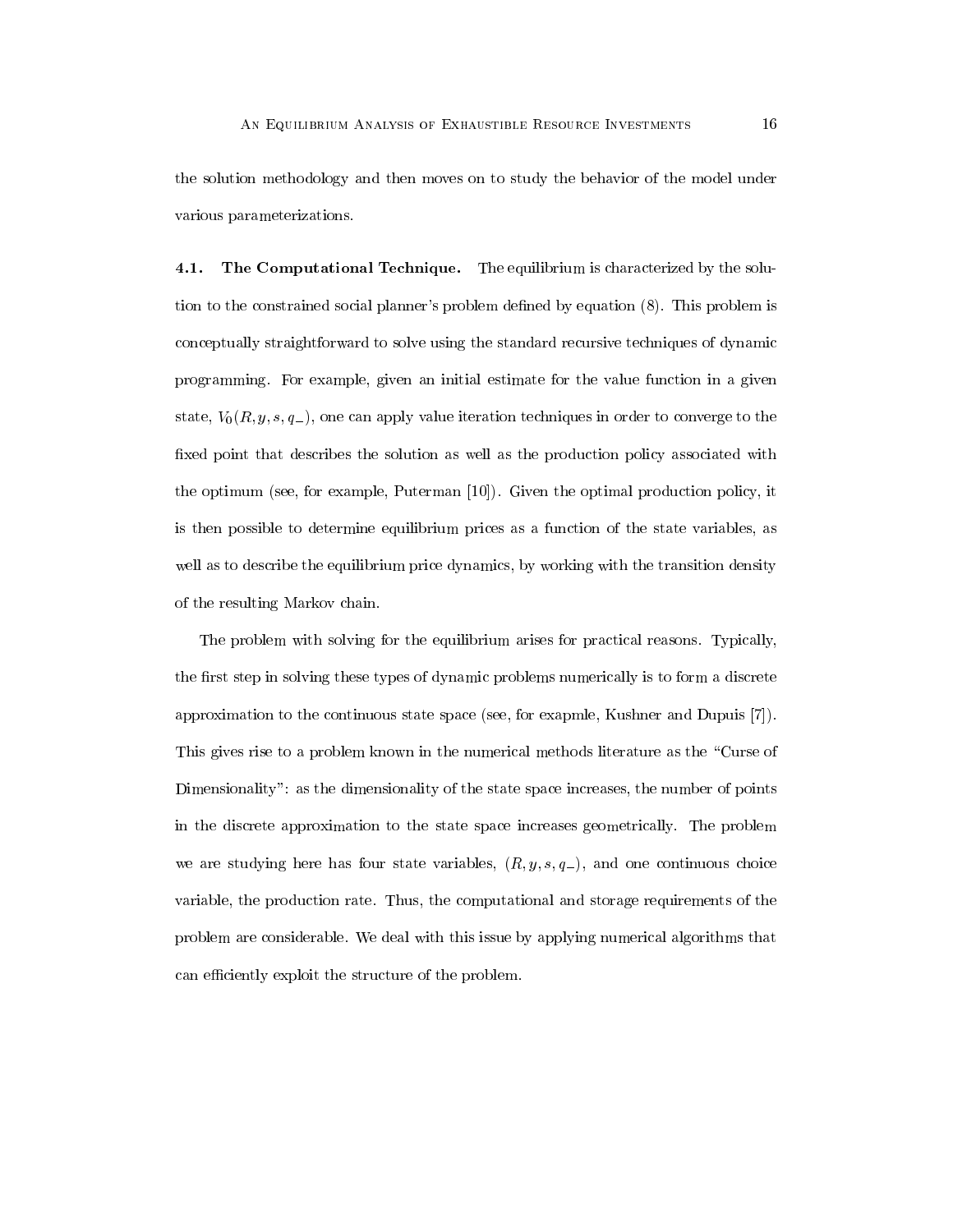4.2. Two Benchmark Examples. In this subsection we examine the behavior of the numeric solution to the general model under two extreme assumptions about the startup costs. First, we set these costs to zero and analyze the model's output in light of the results from Section 3. Second, we analyze the model when setup costs are very high, in which case results should be similar to those described in Proposition 3. A detailed analysis of these particular parameterizations will illustrate the basic forces underlying the fully specied general equilibrium.

Relevant characteristics of the equilibrium without startup costs are illustrated in Figure 2. In the leftmost column the conditional behavior of future prices is examined. The forward curve is the solid line in the top panel. Consistent with the analytic results in Section 3, forward prices grow from the spot price at the rate of interest. This is true for all levels of the state variables; thus, temporary demand shocks cause parallel shifts in the entire forward curve. Two measures of the volatility of future prices are examined in the bottom panels. The standard deviation of future log prices is proportional to the square root of time and, therefore, the term-structure of volatility is  $\text{flat.}^9$ . Notice that this occurs in the model despite the fact that demand shocks are temporary and is a direct consequence of the costless supply responses. Also note that supply responses considerably dampen demand shocks, resulting in price volatilities that are an order of magnitude smaller than demand volatility.

Two characteristics of the optimal supply policy are apparent from the figure and are illustrated in the rightmost column. First, average production decreases with time, consistent with the fact that prices are expected to increase. Second, quantities are about

<sup>&</sup>lt;sup>9</sup>We define the term-structure of volatility for a stochastic process,  $x_t$ , as the relationship between  $\frac{v(t)}{t}$  and t.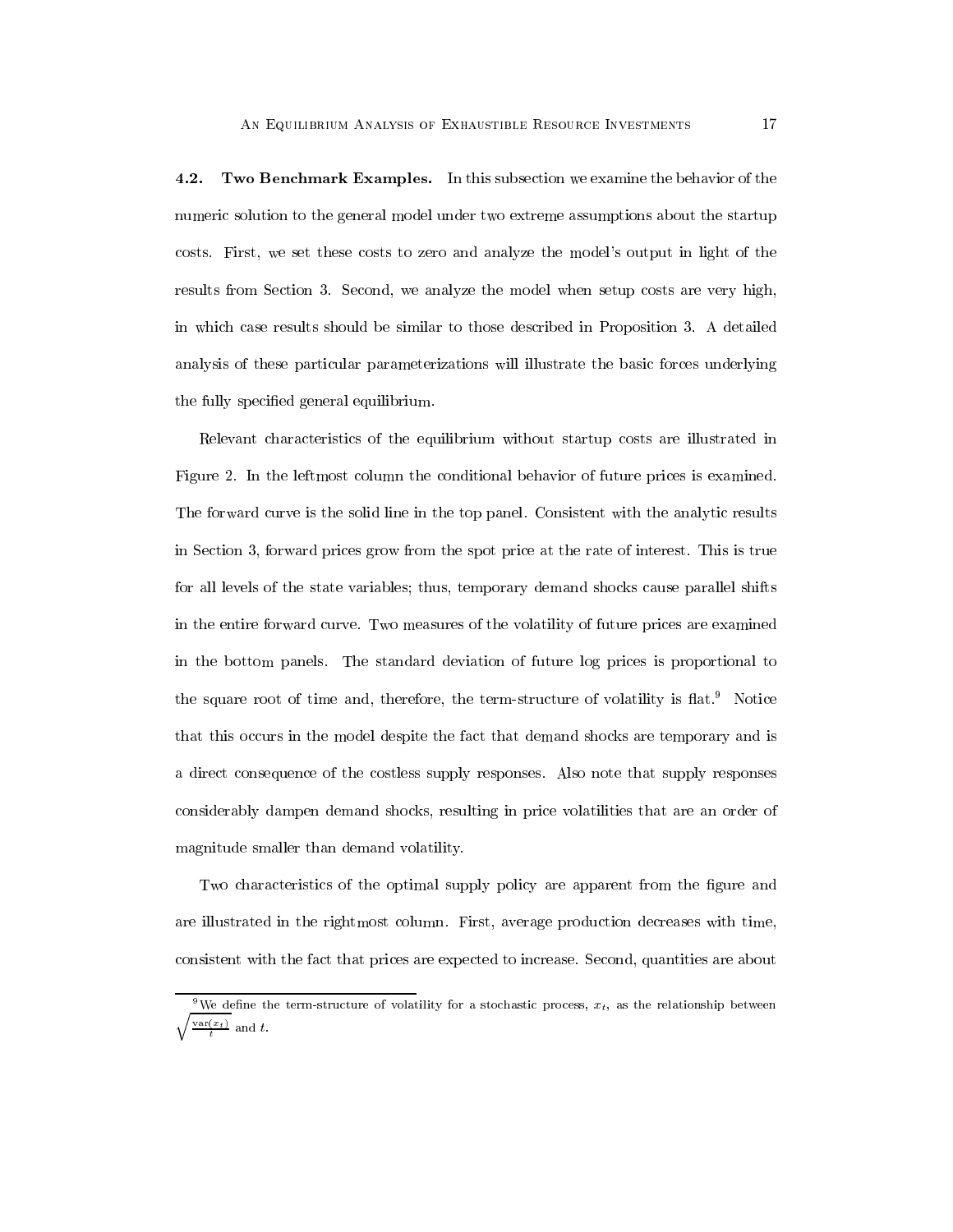as volatile as demand shocks, indicating that all changes in demand are matched by changes in the quantity supplied.

With high startup costs the behavior of the model is very different as is illustrated in Figure 3. In contrast to the case just described, the forward curve may be in backwardation or in contango (i.e. the forward prices do not increase at the rate of interest). High realizations of demand are associated with steeply backwardated forward curves as a result of producer's (optimal) reluctance to increase production. Evidence of such reluctance can also be seen in panels (g) and (i) where we see that the volatility of the supply response is low and the volatility of the spot price is high. Note also that the resulting equilibrium spot price volatilities are very similar to those of the demand shock.

The dynamics of the forward curves in the two benchmark examples are compared in Figure 4. First, we choose two distinct points in time, each with an associated forward curve. The relationship between the shape of the curves in the two panels is of interest. In panel (a) we see that the two forward curves are parallel. This illustrates the fact that temporary shocks have a equal effect on all future prices when supply responses are costless. On the other hand, when supply responses are costly, temporary shocks have a larger impact on short-term prices than on long term prices; hence, pairs of forward curves are not necessarily parallel (see panel (c)).

We can further clarify the dynamics of the forward curves if we compare the spot price process to the 2-year forward price process. When startup costs are zero, the forward price process looks very much like the spot price process. In contrast, when startup costs are high the spot price process is considerably more volatile than the forward price process, indicating that prices have a mean reverting tendency. Hence, we see that setup costs are necessary to generate mean reversion in the exhaustible resource price process.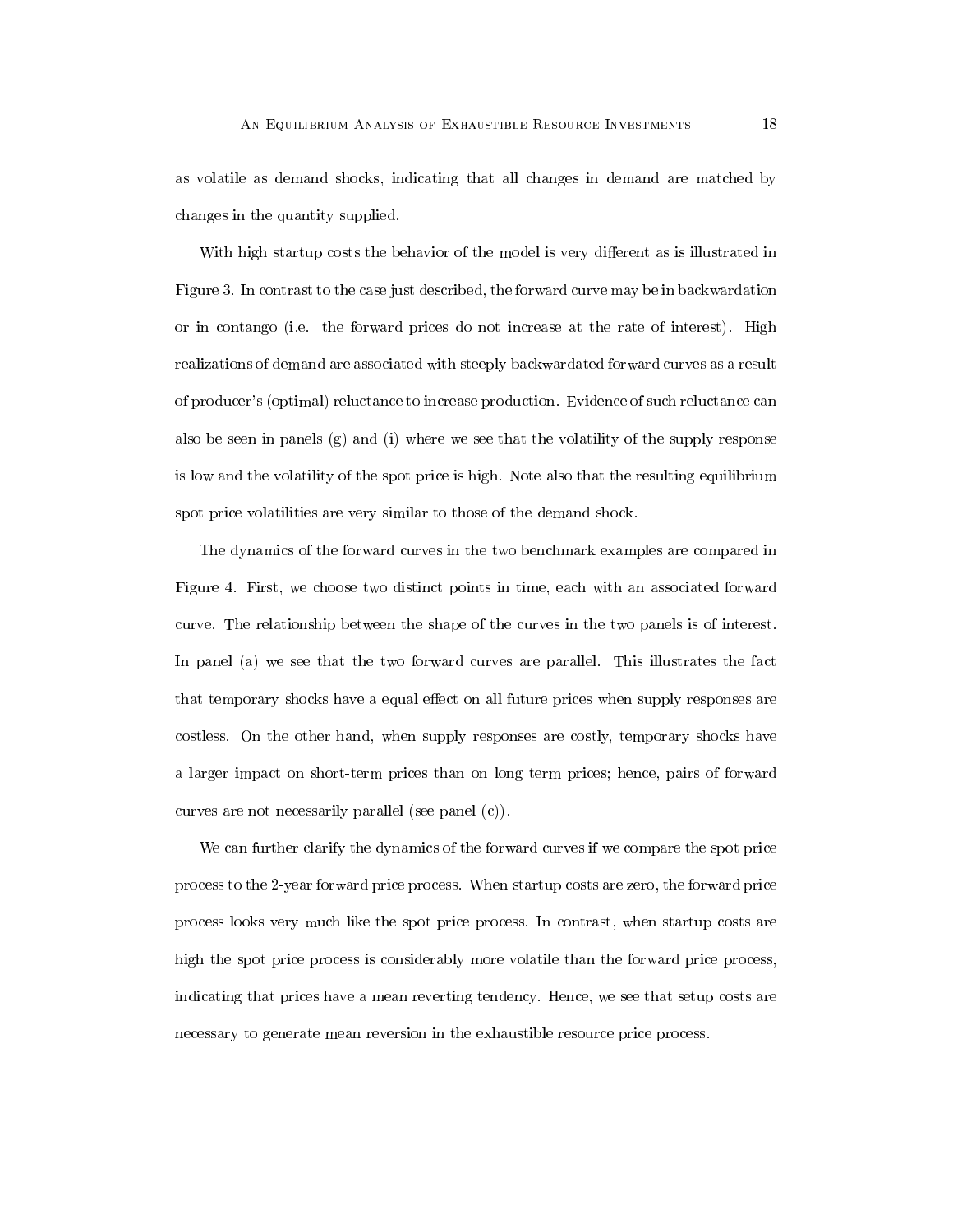4.3. The Base Case Parameterization. In this subsection we present the solution to the general model under a parameterization that we refer to as the base case. Parameter values are itemized in Table 1. The startup costs for this case are between those in the two polar cases discussed above. Other inputs to the model are unchanged.

Under the base case parameterization, equilibrium price dynamics in our economy are qualitatively similar to those described by the partial equilibrium model of Schwartz and  $\texttt{Smith} \texttt{[14]^-}$ . A brief description of their specification will facilitate comparison to our endogenous prices. They assume that the log of the spot price,  $X_t$ , is composed of and  $\mathbf{r}$  and a long-run Brownian motion process, the state  $\mathbf{r}$ process, . More precisely:

$$
X_t = \xi_t + \chi_t
$$
  
\n
$$
d\chi_t = -\kappa \chi_t dt + \sigma_\chi dz_\chi
$$
  
\n
$$
d\xi_t = \mu_\xi dt + \sigma_\xi dz_\xi
$$

With this specification, forward prices are given by the following equation: $^{11}$ 

$$
\ln(F_{t,t+s}) = \xi_t + e^{-\kappa s} \chi_t + \mu_{\xi} s + \frac{1}{2} \left[ (1 - e^{-2\kappa s}) \frac{\sigma_x^2}{2\kappa} + \sigma_{\xi}^2 s + 2(1 - e^{-\kappa s}) \frac{\rho_{\xi\chi}\sigma_{\chi}\sigma_{\xi}}{\kappa} \right]
$$

is positive (negative) for will be in weak backward curves will be in weak backward  $\sim$  0.1 contains the interval backward curves will be in weak backward curves will be in weak backward curves will be in the contact of effect diminishes exponentially with time and the long end of the forward curve slopes upward at the rate  $\mu_{\xi}$ .

 $^{10}\rm{Schwartz}$  and Smith show how their model is similar to those of Gibson and Schwartz and Schwartz.  $11$ We will ignore the market prices of risk for the two factors as they do not affect the shape of the forward curves. See Schwartz and Smith for the fully specied forward prices.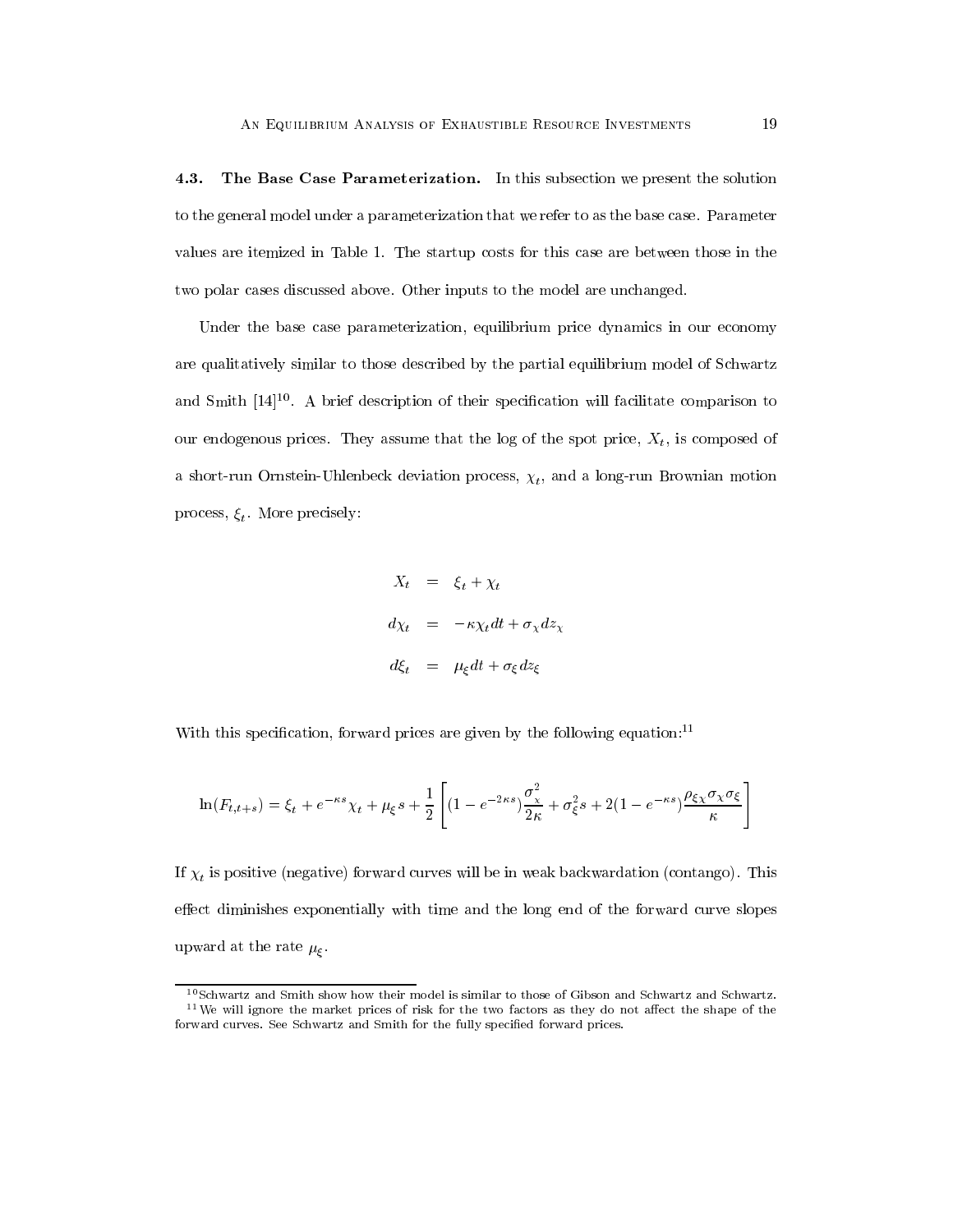We will also be interested in their term structure of volatility which is given by:

$$
\frac{\text{var}(\ln(p_{t+s}))}{s} = \sigma_{\xi}^2 + \frac{1 - e^{-2\kappa s}}{s} \frac{\sigma_{\chi}^2}{2\kappa} + 2 \frac{1 - e^{-\kappa s}}{s} \frac{\rho_{\xi\chi}\sigma_{\chi}\sigma_{\xi}}{\kappa}
$$
(21)

Their term structure of volatility is independent of the level of the state variables and declines over time to a constant level  $\sigma_{\varepsilon}$ .

Like the price processes described in Schwartz and Smith, the endogenous price process generated by our model has both a short-run mean reverting component, and a longrun growth component. Our forward curves may be in backwardation or in contango, depending on the level of the demand shock. In addition, the term structure of volatility is downward sloping.

Observation 1. [Forward Curves] The forward curves in the economy can be in back wardation or in contango (see Figure 5).

The forward curves are in weak backwardation (contango) depending on whether the demand shock process is below (above) its long-run mean. This effect is a direct result of the fact that supply responses are costly.

Observation 2. [Term Structure of Volatility] The term structure of volatility is downward sloping (see Figure 5).

The reason for the increased short run volatility is that current supply responses are constrained and hence exogenous shocks cause increased volatility at the short end of the curve. However, the long end of the curve exhibits lower volatility since the effect of exogenous shocks is dampened by producers supply responses.<sup>12</sup>

 $12$ It is well known that some markets may have an increasing or humped term structure of volatility.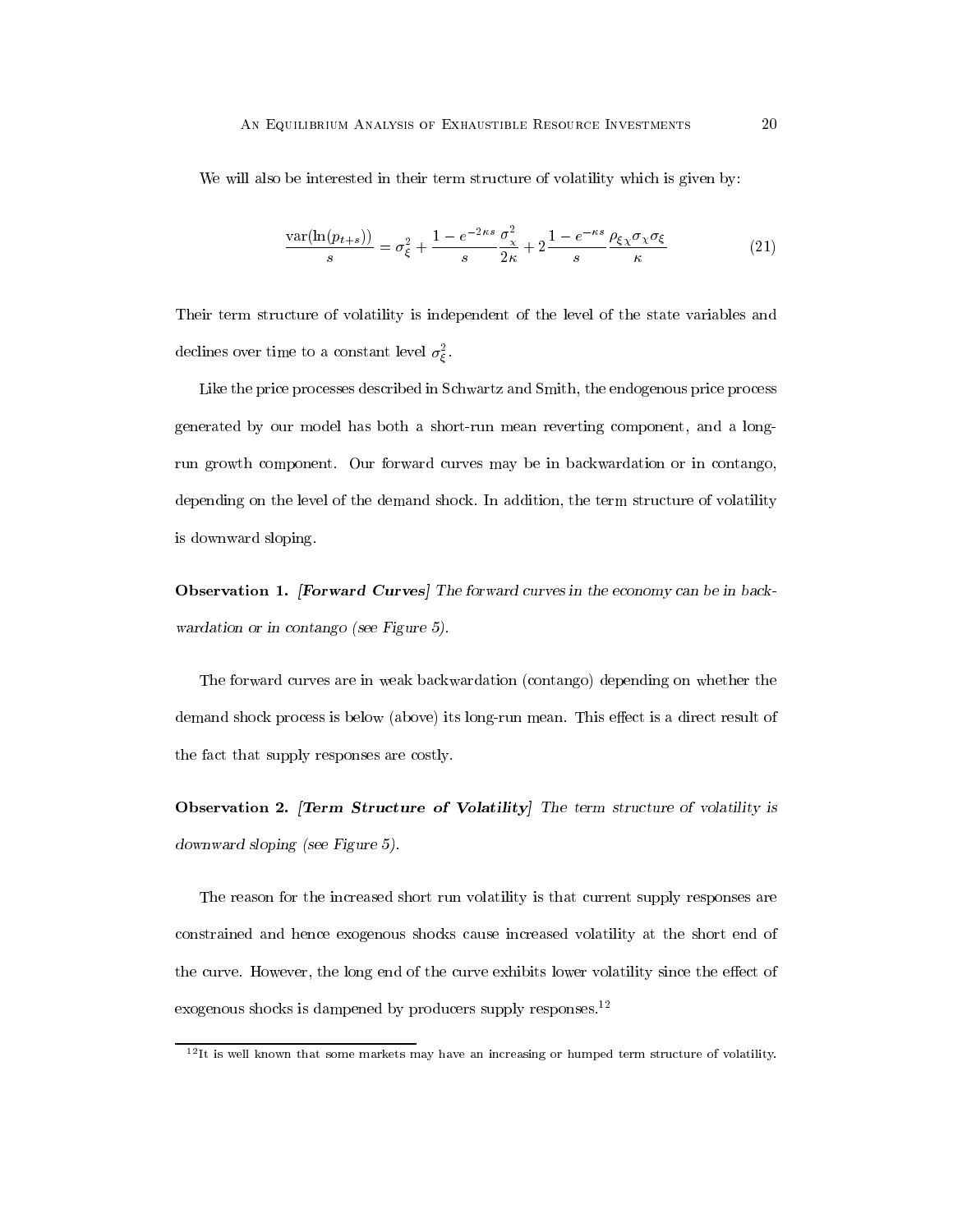4.4. Comparative Static Analysis. In this subsection the sensitivity of the model's output to variation in the input parameters is examined. In particular, changes in the level of reserves, the interest rate and volatility of the two sources of uncertainty will be discussed.

We begin by studying the effect of reserve levels.

Observation 3. [Reserve Levels] All forward prices rise as reserves are depleted but the effect on the term structure of volatility is small (see Figure  $6$ ).

Intuitively, as reserves are depleted we would expect to see the level of prices increase. This is indeed the case as shown in Figure 6 where panels (a) and (b) show forward curves at high and low reserve levels. Notice that prices at both the short and long end of the forward curve are higher when reserves are low. It is interesting to note that the term structure of volatility remains virtually unchanged as reserves decrease. This is again consistent with the behavior of volatilities in the Schwartz and Smith model as reflected in Equation 21. As reserves approach exhaustion, however, the price process will be more dependent on the cost process for the alternative technology and we would expect to see the term structure of volatility change.

Observation 4. [Interest Rates] A decrease in the level of the interest rate increases prices and decreases the slope of the forward curves in the long run (see Figure 7).

This observation extends the standard Hotelling result on the slope of the forward curve. The reason for the increase in prices is clear if one considers a two period model.

These aberrations have traditionally been attributed to seasonality in the arrival of information. Alternatively, Hong [6] has suggested that these violations of the Samuelson effect are a result of heterogeneity in the informational endowments of agents in the economy. We conjecture that it would be straightforward to allow for such violations in our model by specifying start up costs as a function of current production levels. However, we retain our current specication, as such violations are rare in the applications we have in mind.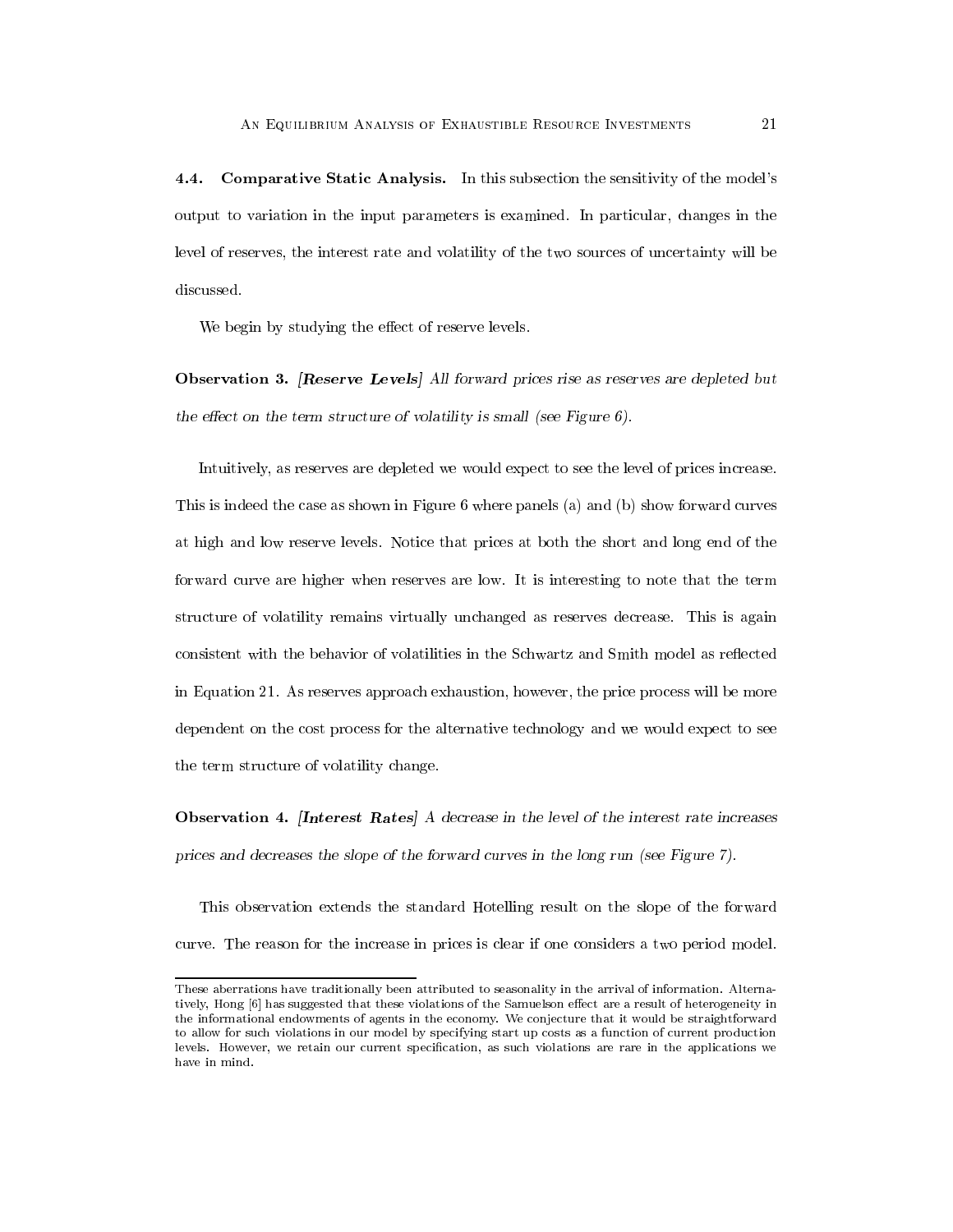In the last period, all reserves will be produced. Due to the fact that reserves are limited, this will result in a "scarcity rent" for the resource owners. The present value of this scarcity rent governs the first period production choice. Obviously, if interest rates fall, the benet of holding reserves for another period rises. Thus, fewer producers extract the resource in the first period, increasing the current price.

Observation 5. [Demand Shock Volatility] An increase in demand volatility has no effect on forward prices and causes price volatilities to rise. (See Figure 8.)

In the simple example developed in Section 3 equation (14) shows that the spot price of the resource does not depend on the volatility of the demand shock. This is also the case in the more general setting. Comparison of panels (a) and (b) show that forward prices are insensitive to a change in the demand volatility from 15% to 20% per year. There is, however, a direct and intuitive effect on the term structure of volatility as is illustrated in panels (c) and (d).

#### $5<sub>1</sub>$ IMPLICATIONS FOR OPTION PRICING

As described in the previous section, the commodity price process generated by the model has two components: a short-run mean reverting component, and a long-run growth component. Schwartz [13] and Schwartz and Smith [14] examine the ability of an empirical model with these characteristics to explain futures prices for several commodities. In a separate paper, Schwartz and Miltersen [15] describe how to use suchatwo-factor model to price options on commodities. In this section, we examine the ability of the Schwartz and Smith two-factor model to price options on commodities whose prices are generated by our model.

Schwartz [13] describes how to employ the Kalman Filter to estimate the parameters in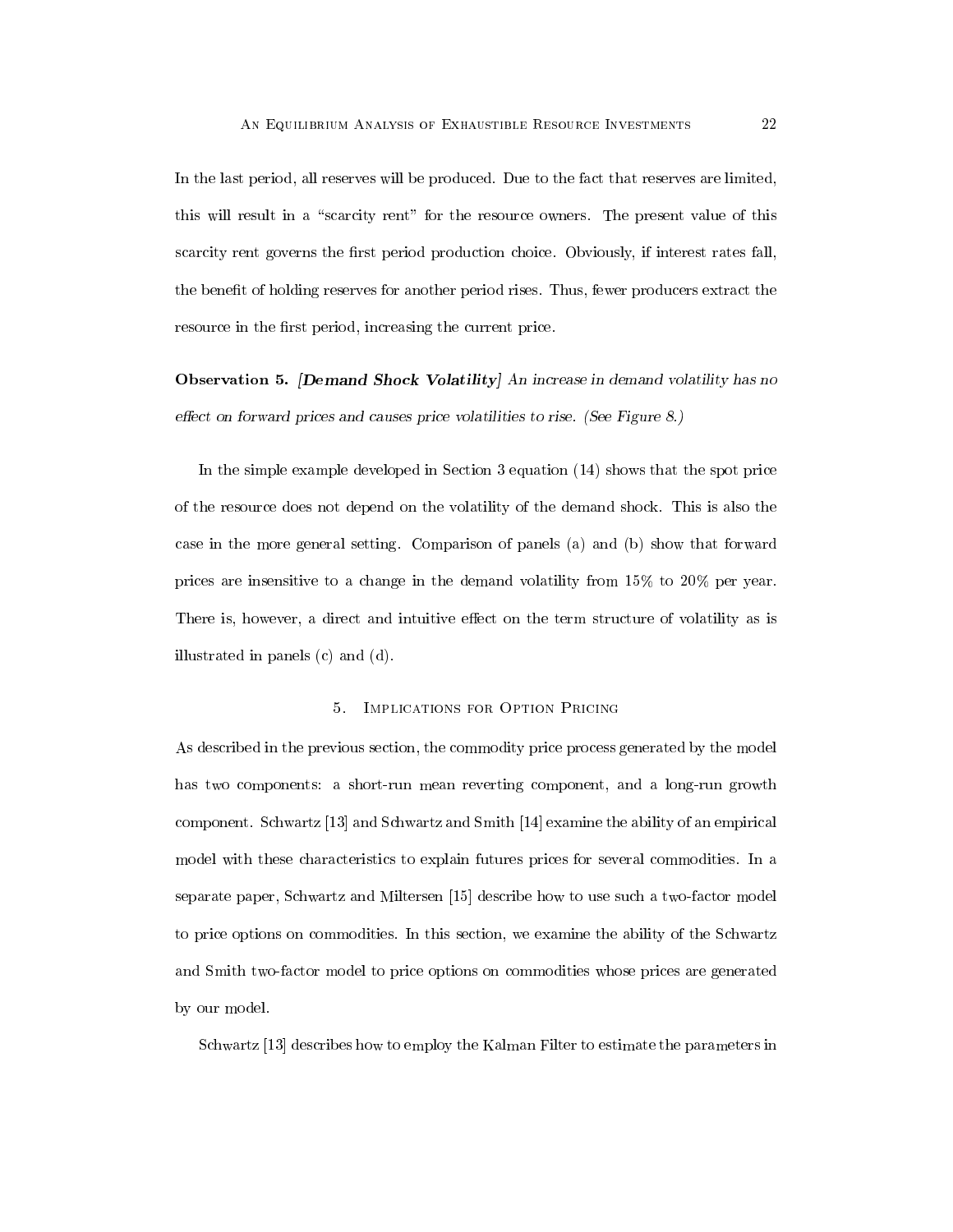his model using time-series data on a group of forward prices. Once the model parameters are identified it is then possible to price a broad range of financial instruments, including European options on the underlying commodity. Although the commodity prices from our model exhibit a two-factor behavior similar to that of Schwartz and Smith [14], the functional form describing the behavior of the factors is different. The endogenous supply response imposes a non-linear drift on the short-run component; when large demand shocks arrive, producers optimally increase (or decrease) production. However, because adjusting production is costly, small demand shocks do not result in large supply responses. Intuitively, the drift in the short-run component is "locally" linear but overall non-linear, the result being that large temporary shocks are signicantly dampened. The important effect from the point of view of pricing options is that the distribution of prices from our model has truncated tails relative to those predicted by the Schwartz and Smith [14] model that is calibrated to a time-series of data generated by our model. We demonstrate this effect under the base-case parameterization described in Table 1.

We perform a straightforward experiment to analyze the ability of the Schwartz and Smith two factor model to predict option prices in our setting. First, a time series of forward curves are simulated. We assume that the sampling interval is weekly, that the time series observations are available for the last year and that monthly contracts extending out two years are observable. We then use this data to calibrate the two factor model. Option prices implied by the calibrated Schwartz and Smith model are then calculated and compared to those generated by our equilibrium model.

In general, the calibrated two factor model overvalues options with maturities ranging from one to five years. Table 2 summarizes this result. The magnitude of the overpricing is potentially significant for large scale investment projects with a real-options component.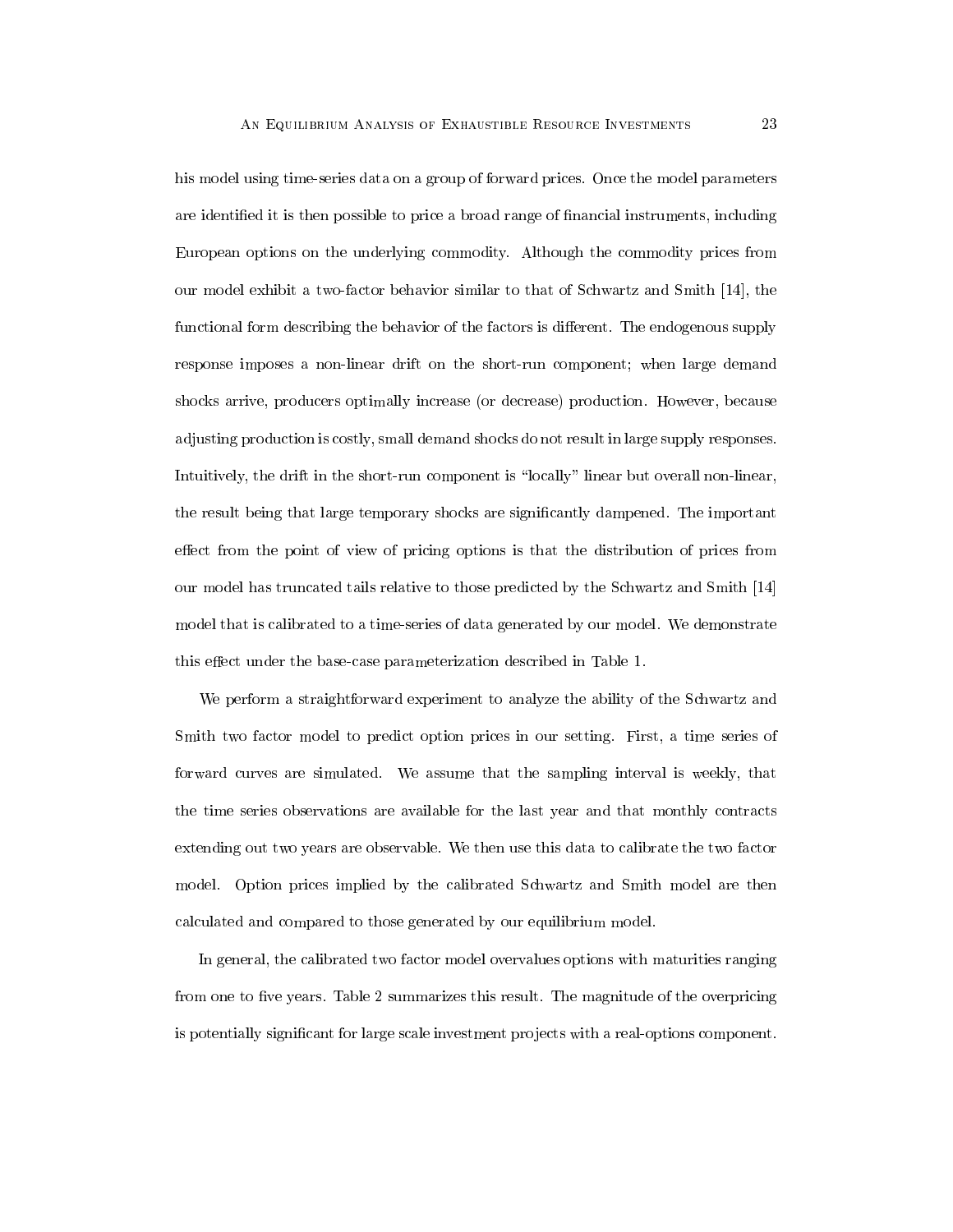Further research is required to determine a feasible and robust procedure to deal with this bias.

### 6. CONCLUSION

In this paper, we have developed a general equilibrium model of exhaustible resource prices and extend the existing literature in a number of directions. Using a simple example we show that uncertainty alone cannot explain the backwardation observed in resource markets. In fact, for resources with flexible production processes forward prices will rise at the rate of interest and temporary demand shocks will be uniformly transmitted throughout the forward curve. In addition, we show that in this context the term structure of volatility will will be low and constant. In light of these results we conclude that, in the absence of frictions, the equilibrium price process will not exhibit the rich behaviour observed for commodities such as oil and gas.Therefore, we incorporate an extra cost associated with developing new reserves. Although introducing this extra cost significantly complicates the analysis and necessitates a numerical solution, we are able to generate endogenous price processes that can exhibit both backwardation of the forward curve and mean reversion in the spot price. We examine the implications of our model for real investment decisions. The equilibrium price process has truncated tails relative to the price distribution implied by the Schwartz and Smith [14] model. As a result we conclude that options whose payoffs are sensitive to extreme realizations are less valuable in our equilibrium setting where the extreme realizations occur less frequently than their model would predict.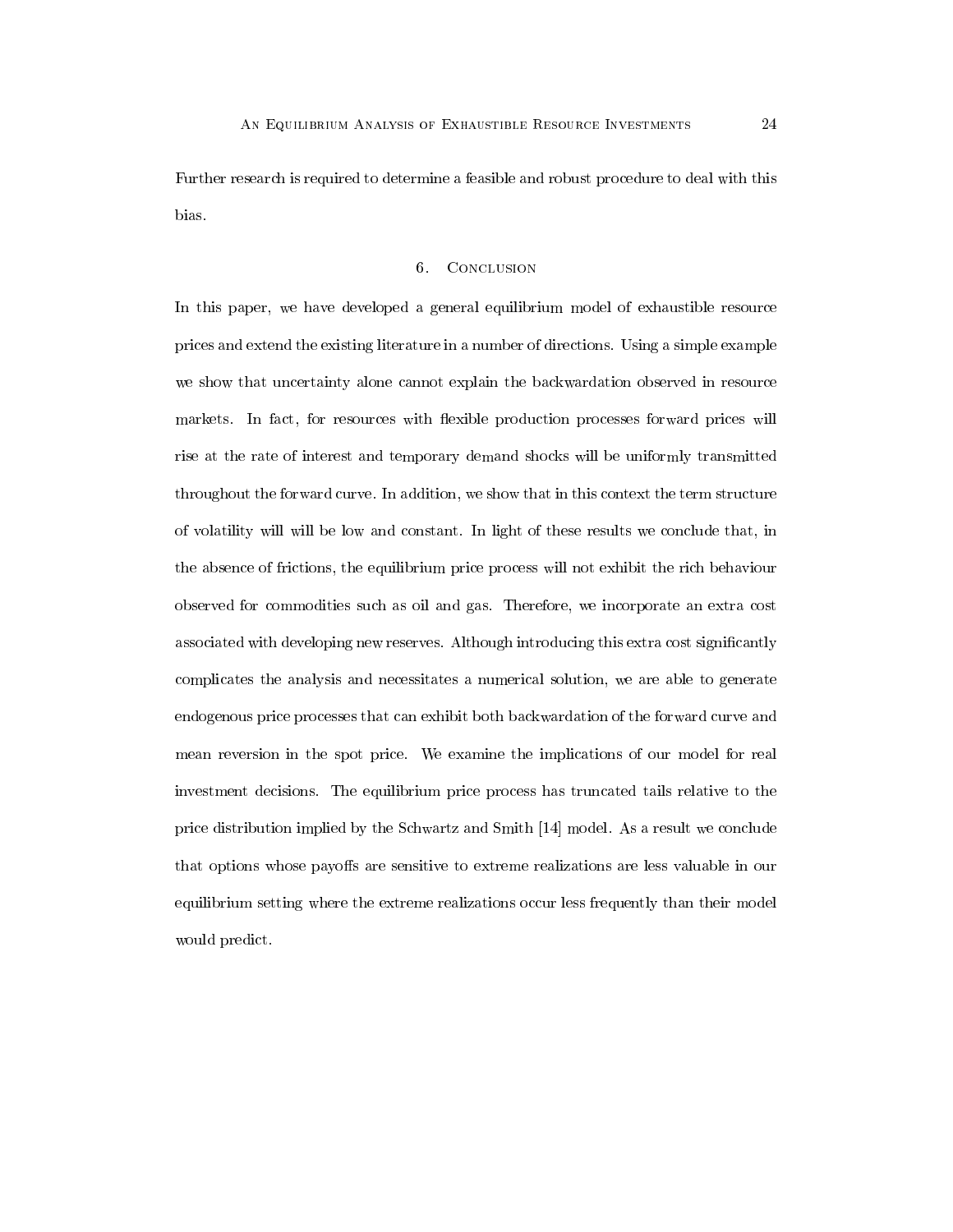# A. Appendix: Proofs

**Proof of Proposition 1:** For the simplified demand process  $p_t = \frac{y_t - t}{q_t}$  where  $\varepsilon_t > -y$ ,  $\varepsilon_t \sim iid$  and  $E(\varepsilon_t = 0).$  Consider the objective function equivalent to Equation 11:

$$
\max_{q_t} E\sum_{t=0}^{\infty} e^{-rt} p_t q_t
$$

subject to

$$
\sum_{t=0}^{\infty} q_t = R_0 \quad \text{a.s.}
$$

or equivalently,

$$
\max_{q_t} \sum_{\omega} \sum_{t} e^{-rt} p_t(\omega) q_t(\omega) \pi(\omega) - \lambda(\omega) \left[ \sum_{t} q_t(\omega) - R_0 \right]
$$

where  $\lambda(\omega)$  is the Lagrange multiplier process and  $\pi(\omega)$  is the probability of a path. This optimization problem implies two first order conditions:

$$
e^{-rt}p_t(\omega)\pi(\omega) = \lambda(\omega)
$$
 (A.1a)

$$
\sum_{t=0}^{\infty} q_t(\omega) = R_0 \quad \forall \ t, \omega \tag{A.1b}
$$

Now along any path  $\omega$ , define  $\lambda(\omega) \equiv \frac{\omega}{\pi(\omega)}$  and thus:

$$
\widehat{\lambda}\left(\omega\right)=e^{-rt}p_{t}\left(\omega\right)
$$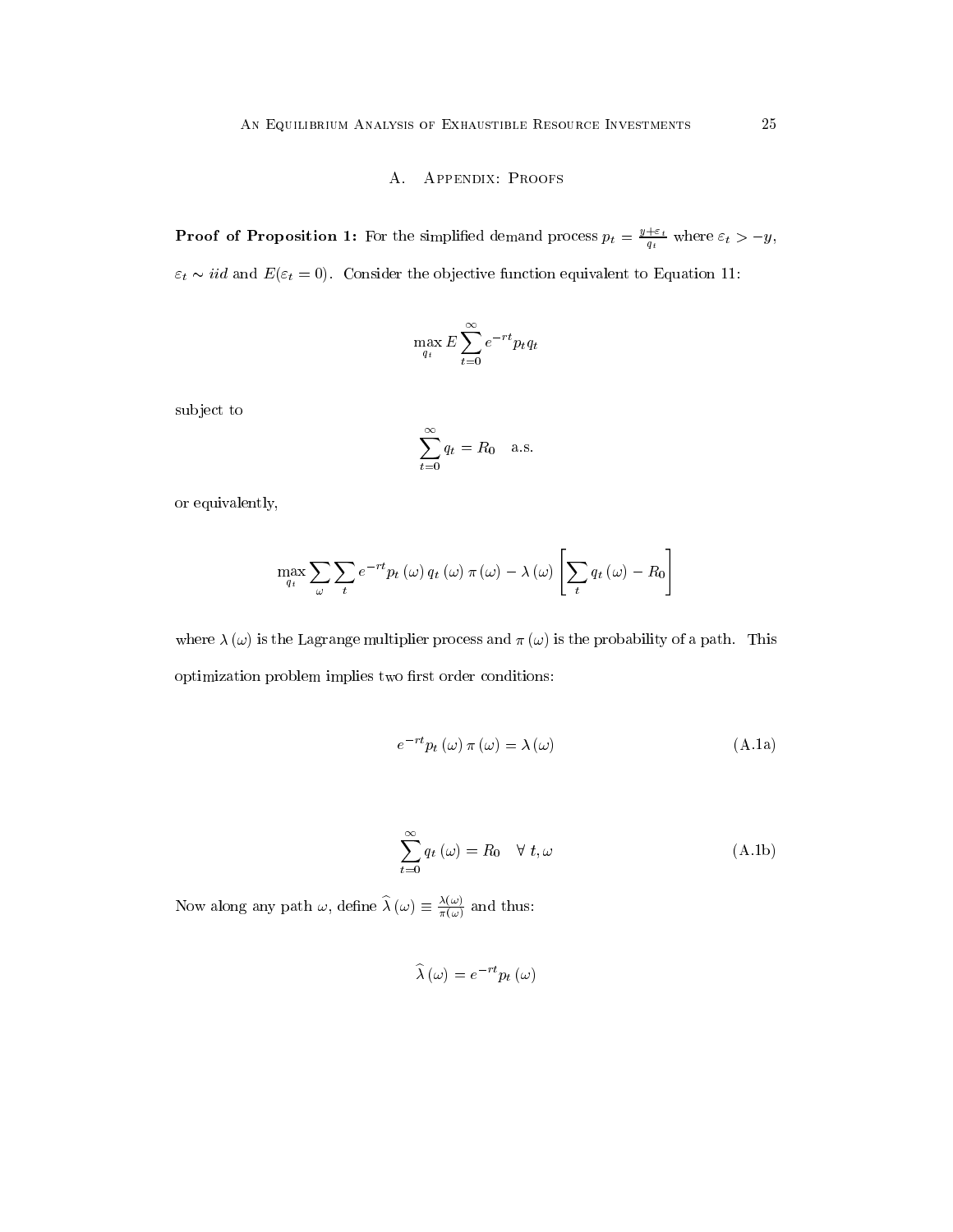Substitute in  $q_t = \frac{y_t - t}{p_t} = \frac{y_t - t}{\lambda(\omega)e^{rt}}$  into Equation A.1b and obtain

$$
\widehat{\lambda}(\omega) = \frac{\sum_{t=0}^{\infty} (y + \varepsilon_t) e^{-rt}}{R_0} \quad \forall \omega
$$

Let S be the set of  $\omega$  such that such that  $R_t = R$ ,  $\varepsilon_t = \varepsilon$  and  $p_t = p$  and use Equation A.1a to sum over  $S$ :

$$
\sum_{\omega \in S} e^{-rt} p_t(\omega) \pi(\omega) = \sum_{\omega \in S} \lambda(\omega)
$$

which implies,

$$
e^{-rt}p_t = \frac{\sum_{\omega \in S} \lambda(\omega)}{\sum_{\omega \in S} \pi(\omega)}
$$
  
= 
$$
\frac{\sum_{\omega \in S} \pi(\omega) \widehat{\lambda}(\omega)}{\sum_{\omega \in S} \pi(\omega)}
$$
  
= 
$$
\sum_{\omega \in S} \widehat{\lambda}(\omega) * \left(\frac{\pi(\omega)}{\sum_{\omega \in S} \pi(\omega)}\right)
$$
  
= 
$$
E_t \left[\widehat{\lambda} | R, \varepsilon, P\right]
$$

However, recall that  $\hat{\lambda} (\omega) = e^{-rt} p_t (\omega)$ . Thus discounted prices are martingales. To obtain the second part of the proposition note that:

$$
E_0\left(\widehat{\lambda}\right) = E_0\left(\sum_{t=0}^{\infty} e^{-rt} \frac{y+\varepsilon_t}{R_0}\right)
$$
  
=  $\varepsilon_0 \left(\sum_{t=0}^{\infty} e^{-rt} \frac{y}{R_0}\right)$   
=  $\frac{ay+\varepsilon_0}{R_0}$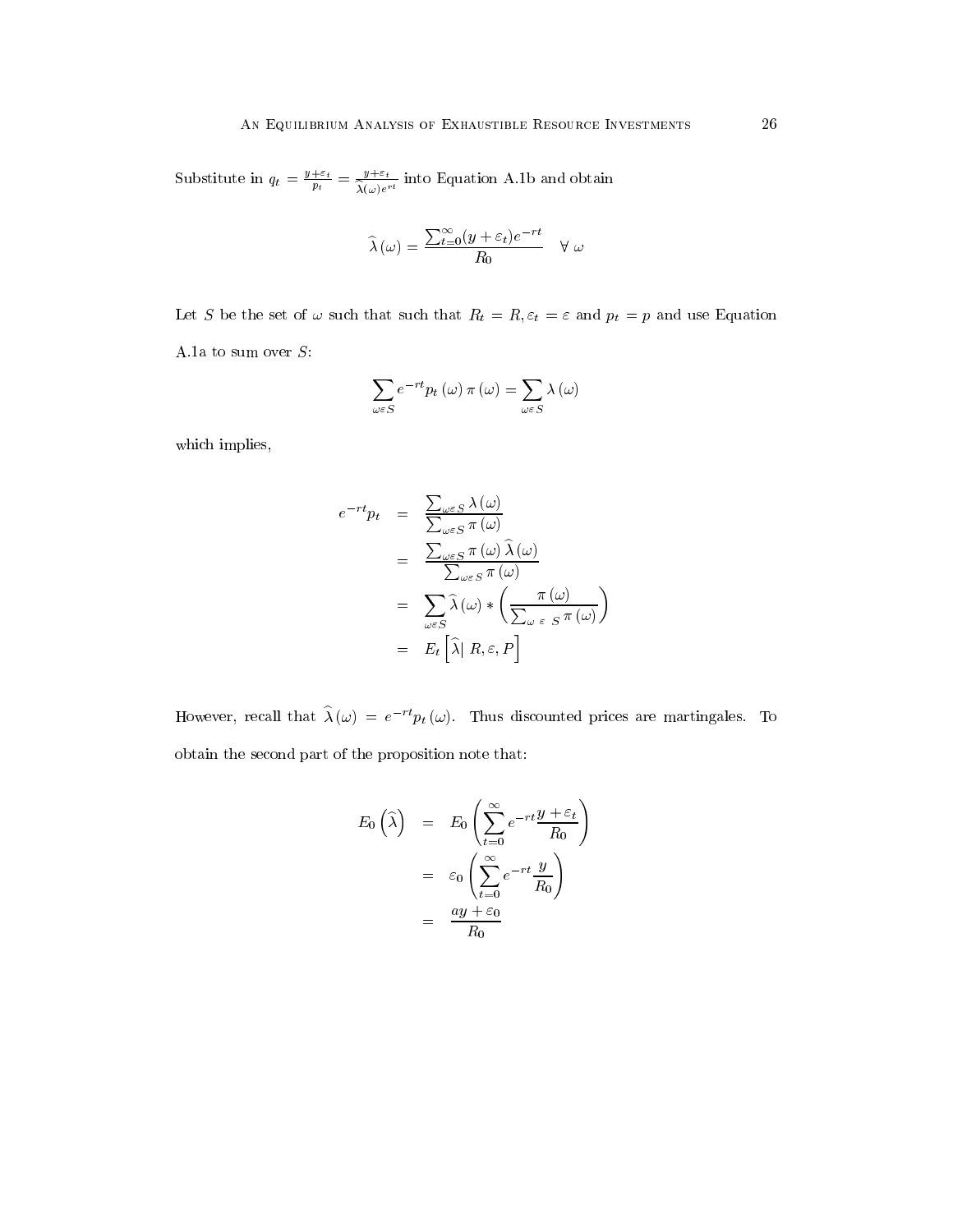and similarly for any time  $t$ ,

$$
E_t\left(\widehat{\lambda}\right) = e^{-rt}\left(\frac{ay + \varepsilon_t}{R_t}\right)
$$

and hence,

$$
p_t = \frac{ay + \varepsilon_t}{R_t}
$$

 $Q\ {\cal E}.D.$ 

**Proof of Proposition 2:** Given the expression for price  $p_t = \frac{2Q_t - 1}{R_t}$ , we clarify the form of the reserves process,  $R_t$ :

$$
R_1 = R_0 - q_0
$$
  
=  $R_0 - \frac{y + \varepsilon_0}{p_0}$   
=  $R_0 - \frac{y + \varepsilon_0}{\frac{ay + \varepsilon_0}{R_0}}$   
=  $R_0 \left(1 - \frac{y + \varepsilon_0}{ay + \varepsilon_0}\right)$   
=  $\frac{(a - 1) y R_0}{ay + \varepsilon_0}$ 

Extending this logic by a simple induction argument, it is apparent that  $R_t = R_0 \prod_{i=1}^{n} \eta_t$ ,  $\mathcal{L}$ where the  $t \rightarrow t$  shocks. Substituting for Rt in the expression for prices we obtain:

$$
p_t = \frac{ay + \varepsilon_t}{R_t}
$$
  
= 
$$
\frac{ay + \varepsilon_t}{R_0 \prod_{i=1}^t \eta_t}
$$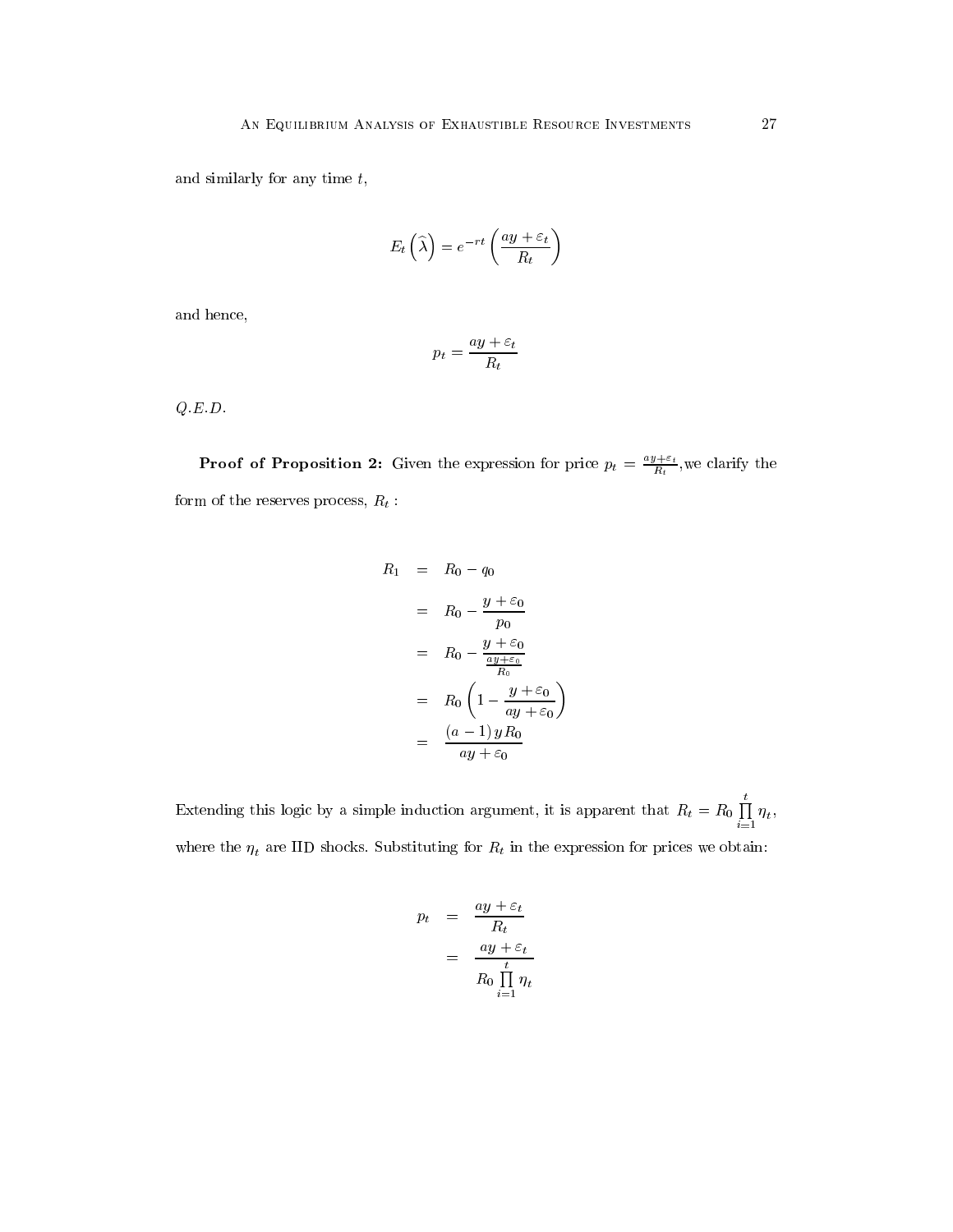Hence, the term structure of volatility is easily obtained from:

$$
var\left(\log P_{t+s}\right) = var\left(\log\left(ay + \varepsilon_t\right) - \sum_{i=t}^{s} \log \eta_i - \log R_0\right)
$$

$$
= A + (s - t)\sigma_{\eta}^2
$$

 $Q.E.D.$ 

Proof of Proposition4 : Consider the objective function equivalent to Equation :

$$
\max_{q_t} E\sum_{t=0}^{\infty} e^{-rt} p_t q_t - \gamma (q_t - q_{t-1})^+
$$

subject to

$$
\sum_{t=0}^{\infty} q_t = R_0 \quad \text{a.s.}
$$

or equivalently,

$$
\max_{q_t} \sum_{\omega} \sum_{t} e^{-rt} \left( p_t(\omega) q_t(\omega) - \gamma (q_t - q_{t-1})^+ \right) \pi(\omega) - \lambda(\omega) \left[ \sum_t q_t(\omega) - R_0 \right]
$$

where  $\lambda(\omega)$  is the Lagrange multiplier process and  $\pi(\omega)$  is the probability of a path. However, for some path  $\omega$  and any time t, the equilibrium solution can be obtained from a consideration of the following simplified equation where we suppress the  $\omega$  dependence for clarity:

$$
e^{-rt}(p_tq_t - \gamma(q_t - q_{t-1})^+) \pi(\omega) + e^{-r(t+1)} (p_{t+1}q_{t+1} - \gamma(q_{t+1} - q_t)^+) \pi(\omega) - \lambda(\omega) q_t
$$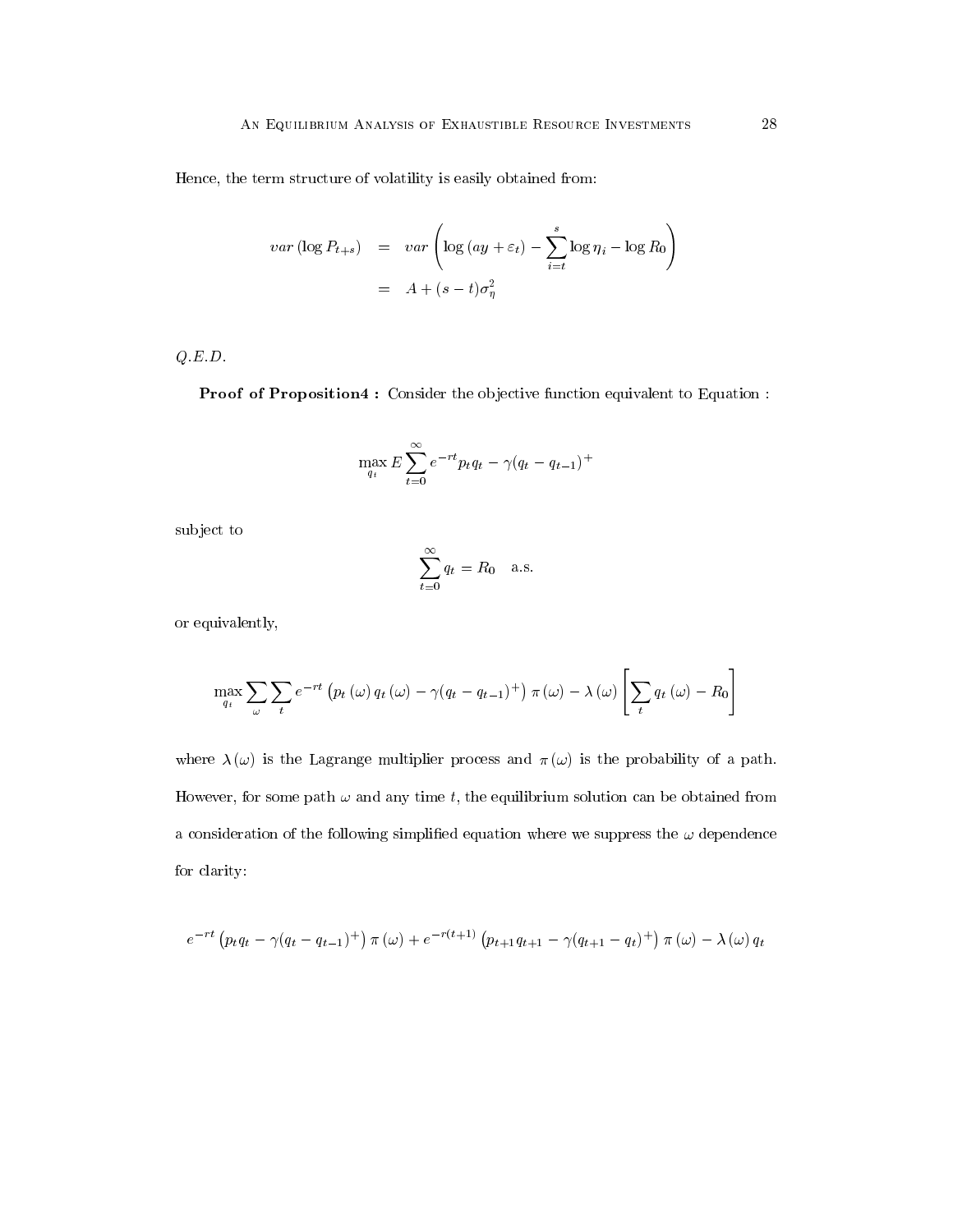The setup costs complicate the problem resulting in the following first order conditions:

$$
\[e^{-rt}p_t - \gamma e^{-rt}1_{(q_t > q_{t-1})} + \gamma e^{-r(t+1)}1_{(q_{t+1} > q_t)}\]\pi(\omega) = \lambda(\omega) \tag{A.3}
$$

$$
\sum_{t=0}^{\infty} q_t(\omega) = R_0 \quad \forall \ t, \omega \tag{24}
$$

Where,  $1_{(q_t > q_{t-1})}$  is the indicator function on the set defined in the subscript. Now as before define S as the set of  $\omega$  such that such that  $R_t = R$ ,  $\varepsilon_t = \varepsilon$  and  $p_t = p$  and use Equation A.3a to sum over  $S$ :

$$
\sum_{\omega \in S} \left[ e^{-rt} p_t - \gamma e^{-rt} 1_{(q_t > q_{t-1})} + \gamma e^{-r(t+1)} 1_{(q_{t+1} > q_t)} \right] \pi(\omega) = \sum_{\omega \in S} \lambda(\omega)
$$

Consider first the set of  $\omega,$  such that  $q_t < q_{t-1}$  which implies:

$$
e^{-rt}p_t \sum_{\omega \in S} \pi(\omega) + \sum_{\omega \in S} \pi(\omega) \gamma e^{-r(t+1)} 1_{(q_{t+1} > q_t)} = \sum_{\omega \in S} \lambda(\omega)
$$
  
\n
$$
e^{-rt}p_t + \frac{e^{-rt} \sum_{\omega \in S} \pi(\omega) \gamma e^{-r} 1_{(q_{t+1} > q_t)}}{\sum_{\omega \in S} \pi(\omega)} = \frac{\sum_{\omega \in S} \pi(\omega) \hat{\lambda}(\omega)}{\sum_{\omega \in S} \pi(\omega)}
$$
  
\n
$$
e^{-rt}p_t + e^{-rt} \sum_{\omega \in S} \gamma e^{-r} 1_{(q_{t+1} > q_t)} * \left(\frac{\pi(\omega)}{\sum_{\omega \in S} \pi(\omega)}\right) = \sum_{\omega \in S} \hat{\lambda}(\omega) * \left(\frac{\pi(\omega)}{\sum_{\omega \in S} \pi(\omega)}\right)
$$
  
\n
$$
e^{-rt}p_t + e^{-rt}B_t = E_t \left[\hat{\lambda} | R, \varepsilon, P\right]
$$
  
\n
$$
e^{-rt}p_t + e^{-rt}B_t = k_t
$$

Where  $B_t = E_t [ \gamma e^{-r} 1_{(q_{t+1} > q_t)} | R, \varepsilon, P], k_t$  is a random variable. and  $1_{(.)}$  is the indicator function. Note that  $B_t$  in this case can be interpreted as a binary option which pays on  $\gamma e$  in those states  $\omega$  when  $q_{t+1}(\omega) > q_t(\omega)$ . Similarly for the set of  $\omega$ , such that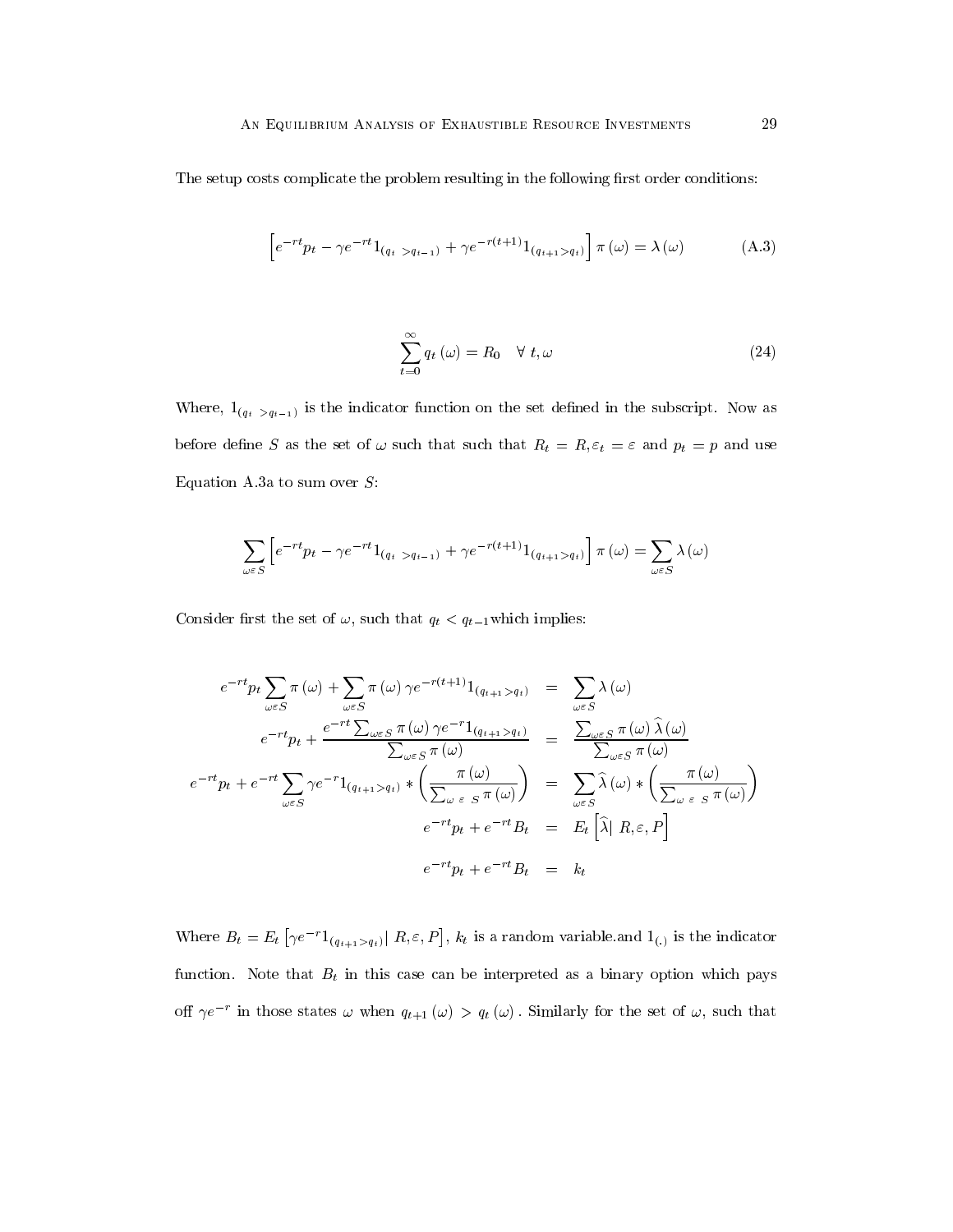$q_t > q_{t-1}$ the following condition holds:

$$
e^{-rt}p_t - \gamma + e^{-rt}B_t = k_t
$$

Recall that  $p_t = \frac{y_{t-1}}{q_t}$  and hence the two conditions can be expresses as:

$$
e^{-rt}\frac{y+\varepsilon_t}{q_t} + e^{-rt}B_t = k_t
$$
\n(A.3a)

$$
e^{-rt}\frac{y+\varepsilon_t}{q_t} - \gamma + e^{-rt}B_t = k_t
$$
\n(A.3b)

Intuitively, these first order conditions illustrate that at time t the production,  $q_t$ , is chosen to satisfy the R.H.S.which is fixed. Note however that the choice of  $q_t$  also influences the value of the binary option  $B_t$ . However, increases in  $q_t$  serve to decrease the L.H.S of Equation A.3a. Thus, producers will optimally incur the added expense  $\gamma$  and increase production only when  $\varepsilon_t$  is sufficiently large. On the other hand, when  $\varepsilon_t$  is small producers will decrease production in accordance with Equation A.3b. However, for intermediate demand shocks, producers may not find it optimal to decrease production and yet the demand shock may not be sufficient to incur the expense of increasing production. Thus neither first order condition is satisfied and production remains unchanged. This proves the proposition

## **REFERENCES**

- [1] Black, F.,1976, The pricing of commodity contracts, Journal of Financial Economics 3,167-179.
- [2] Brennan, M. and E. Schwartz, 1985, Evaluating natural resource investments, Journal of Business 20,135-157.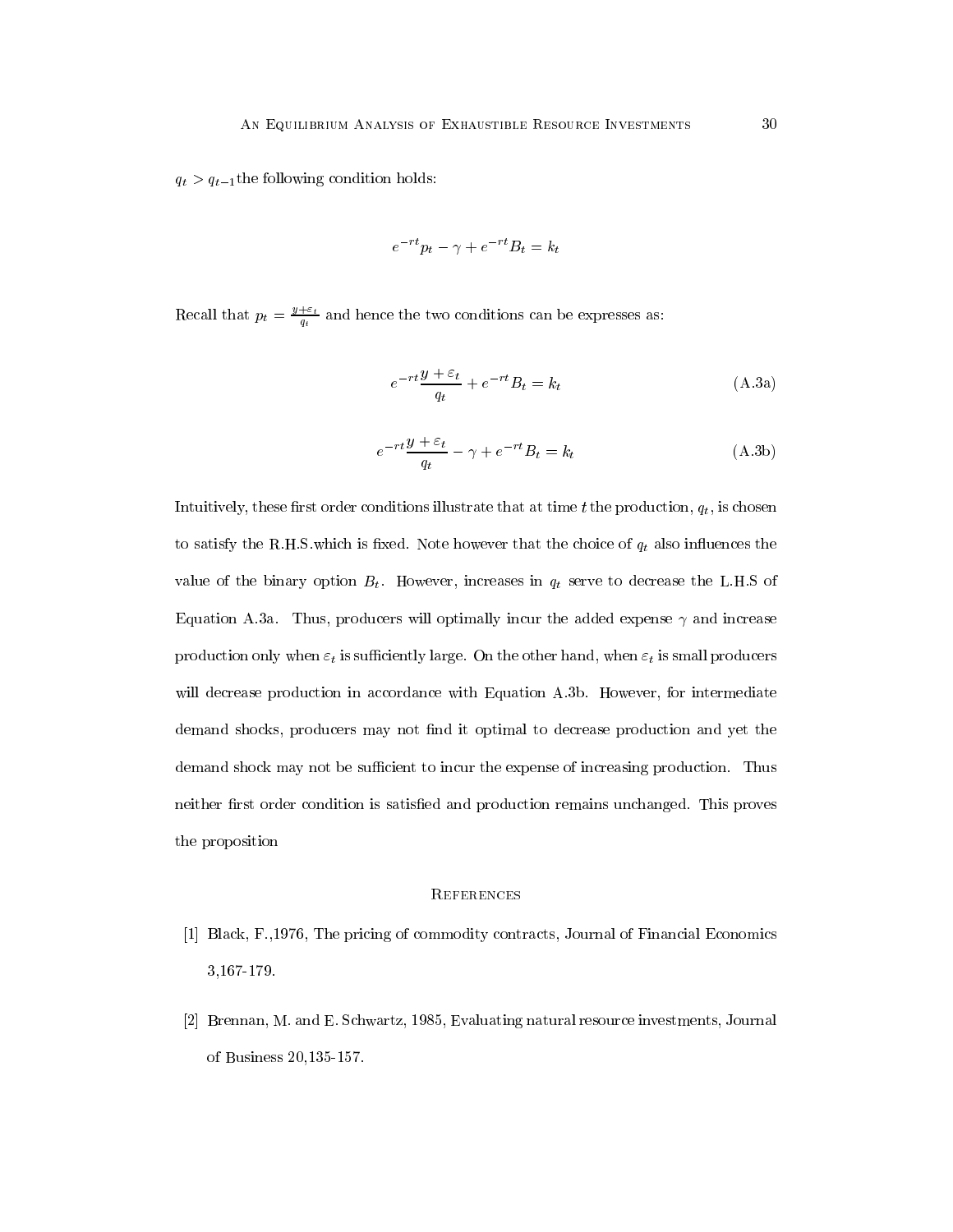- [3] Deaton, A., and G. Laroque, 1996, Competitive Storage and commodity price dynamics, Journal of Political Economy 104, 896-923.
- [4] Dixit, A., and R. Pindyck, 1994, Investment under uncertainty (Princeton University Press).
- [5] Hotelling, H., 1931, The Economics of Exhaustible Resources, Journal of Political Economy 39,137-175
- [6] Hong, H., 2000, A Model Of Returns And Trading In Futures Markets, forthcoming Journal of Finance.
- [7] Kushner, H., and P. Dupuis, 1992, Numerical Methods for stochastic control problems in continuous time (Springer Verlag).
- [8] Litzenberger, R. and N. Rabinowitz, 1995, Backwardation in oil futures markets: Theory and empirical evidence, Journal of Finance 50, 1517-1545.
- [9] Pindyck, R., 1980, Uncertainty and exhaustible resource markets, Journal of Political Economy 88, 1203-1225.
- [10] Puterman, M.L., 1994, Markov Decision Processes: Discrete Stochastic Dynamic Programming (John Wiley and Sons, Inc.).
- [11] Routledge, B., D. Seppi, and C. Spatt, 2000, Equilibrium forward curves for commodities, Journal of Finance forthcoming.
- [12] Samuelson, P., 1965, Proof that properly anticipated prices fluctuate randomly, Industrial Mangement Review 6, 41-49.
- [13] Schwartz, E., 1997, The stochastic behaviour of commodity prices: Implications for valuation and hedging, Journal of Finance 52,923-973.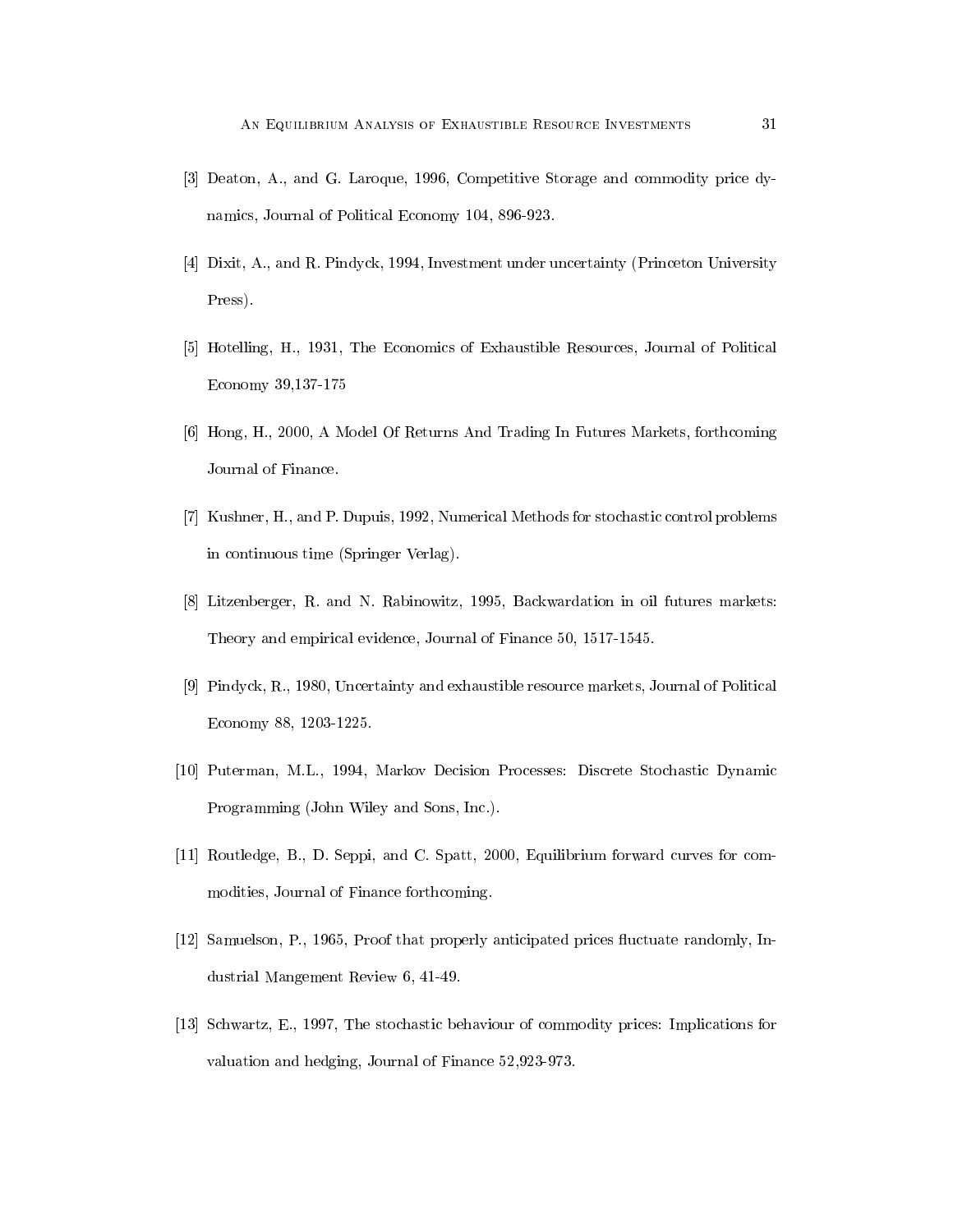- [14] Schwartz, E. and J. Smith, 1998, Short-Term Variations and Long-Term Dynamics in Commodity Prices, working paper.
- [15] Schwartz, E. and K. Miltersen, 1998, Pricing of Options on Commodity Futures with Stochastic Term Structures of Convenience Yields and Interest Rates, Journal of Financial and Quantitative Analysis 33,33-59.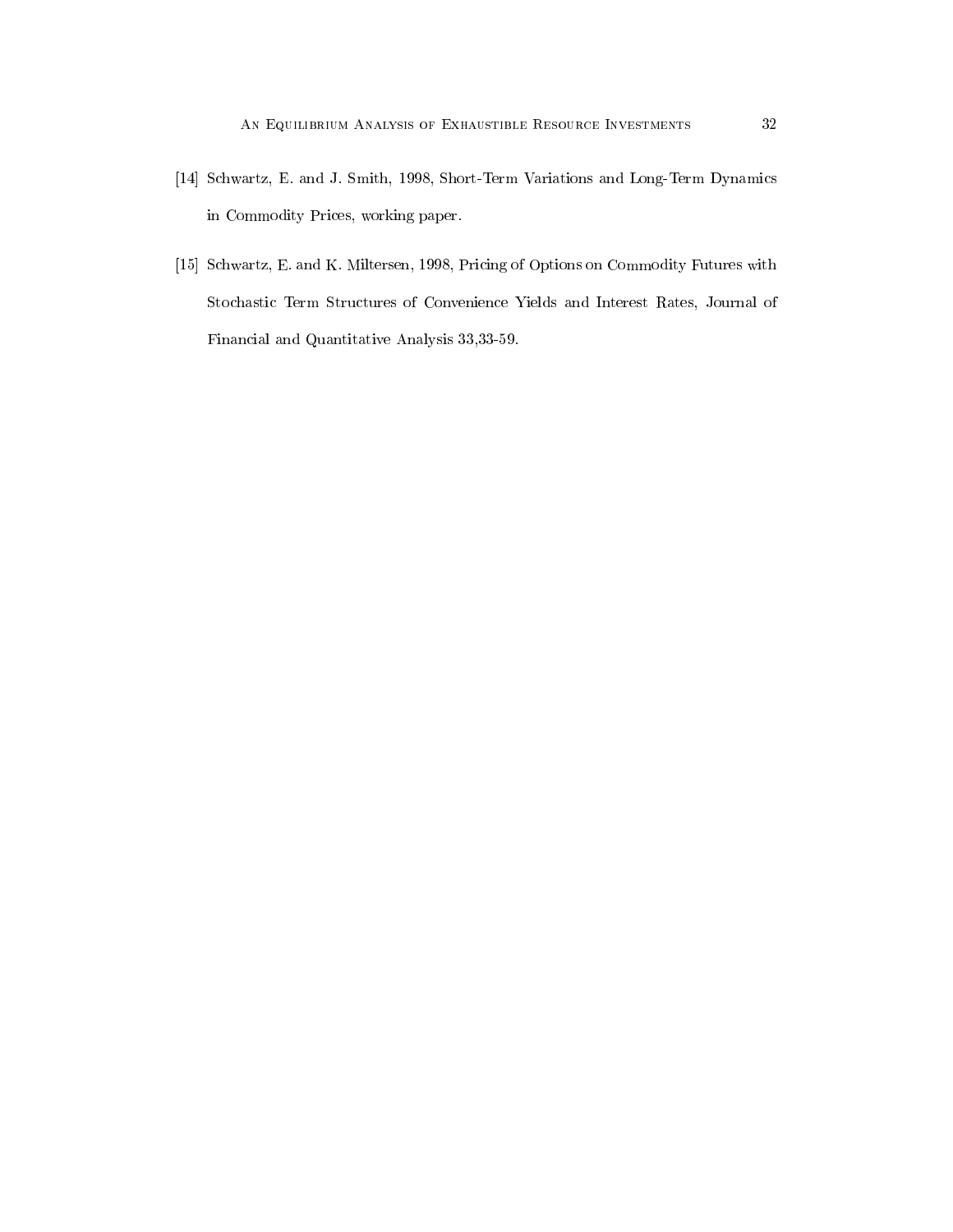| AN EQUILIBRIUM ANALYSIS OF EXHAUSTIBLE RESOURCE INVESTMENTS |  |
|-------------------------------------------------------------|--|

| Parameter Name                   | Symbol     | Value |  |
|----------------------------------|------------|-------|--|
| Risk-free interest rate          | r          | 0.05  |  |
| Long-run average demand          | $\mu_u$    | 3.69  |  |
| Rate of mean reversion of demand | $\kappa_u$ | 1.00  |  |
| Volatility of demand             | $\sigma_y$ | 0.15  |  |
| Drift of cap                     | $\mu_S$    | 0.00  |  |
| Volatility of cap                | $\sigma_S$ | 0.05  |  |
| Cost of increasing production    | $\sim$     | 0.50  |  |
| Extraction Cost                  | $\epsilon$ | 0.00  |  |

Table 1: Parameter values for the base case.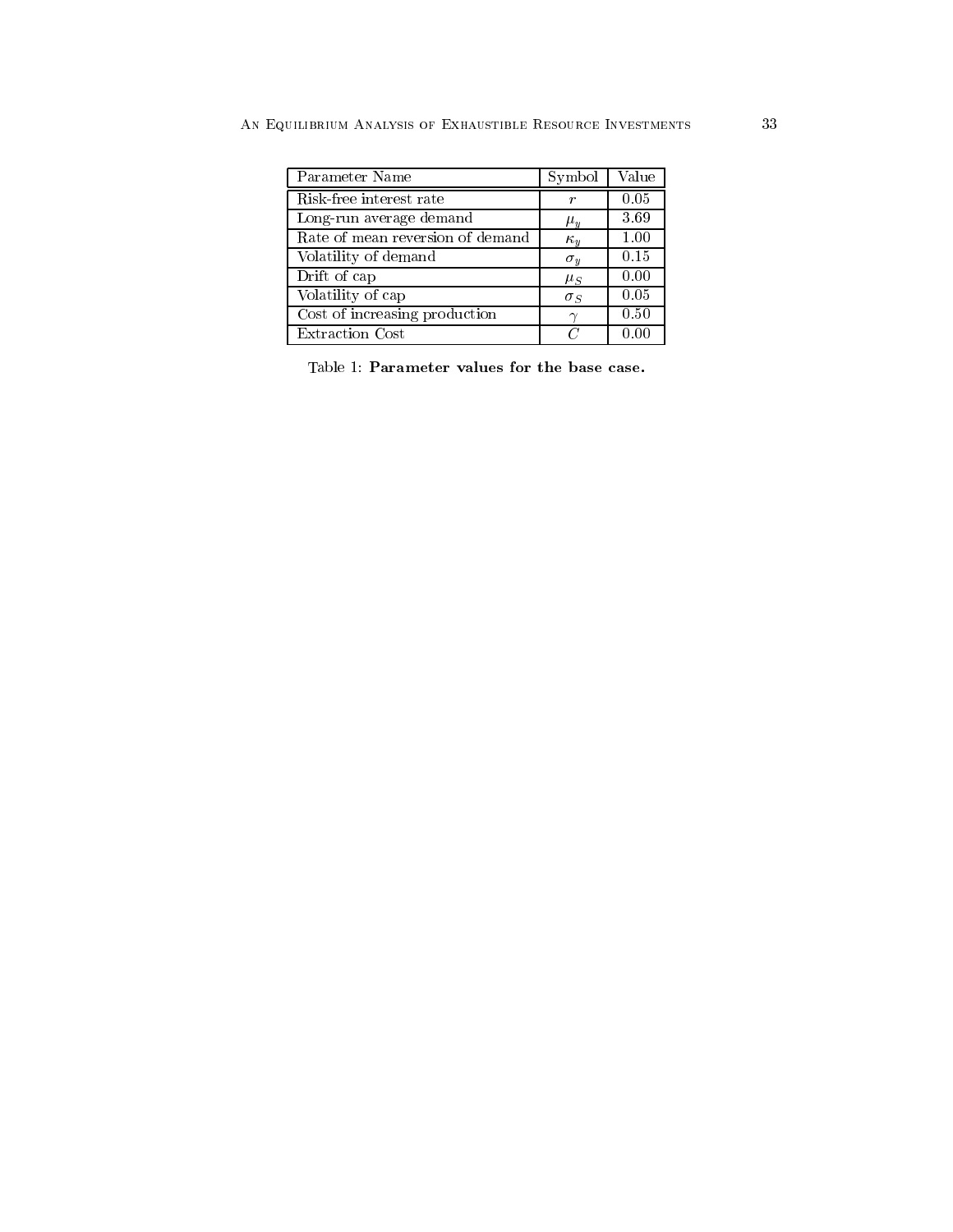|                          | Option Price (in dollars) |             | Overpricing  |
|--------------------------|---------------------------|-------------|--------------|
| Time to Maturity (years) | Equilibrium               | Calibration | (in percent) |
|                          | 0.0498                    | 0.0522      |              |
|                          | 0.0476                    | 0.0581      | 22           |
|                          | 0.0594                    | 0.0619      |              |
|                          | 0.0698                    | 0.0653      |              |
|                          | 0.0589                    | 0.0685      | 16           |

Table 2: Comparison of option prices. This table compares the model's actual option prices to the option prices generated by a calibration of the Schwartz and Smith [14] model. The option prices from the calibrated model are, in general, higher than the actual option prices.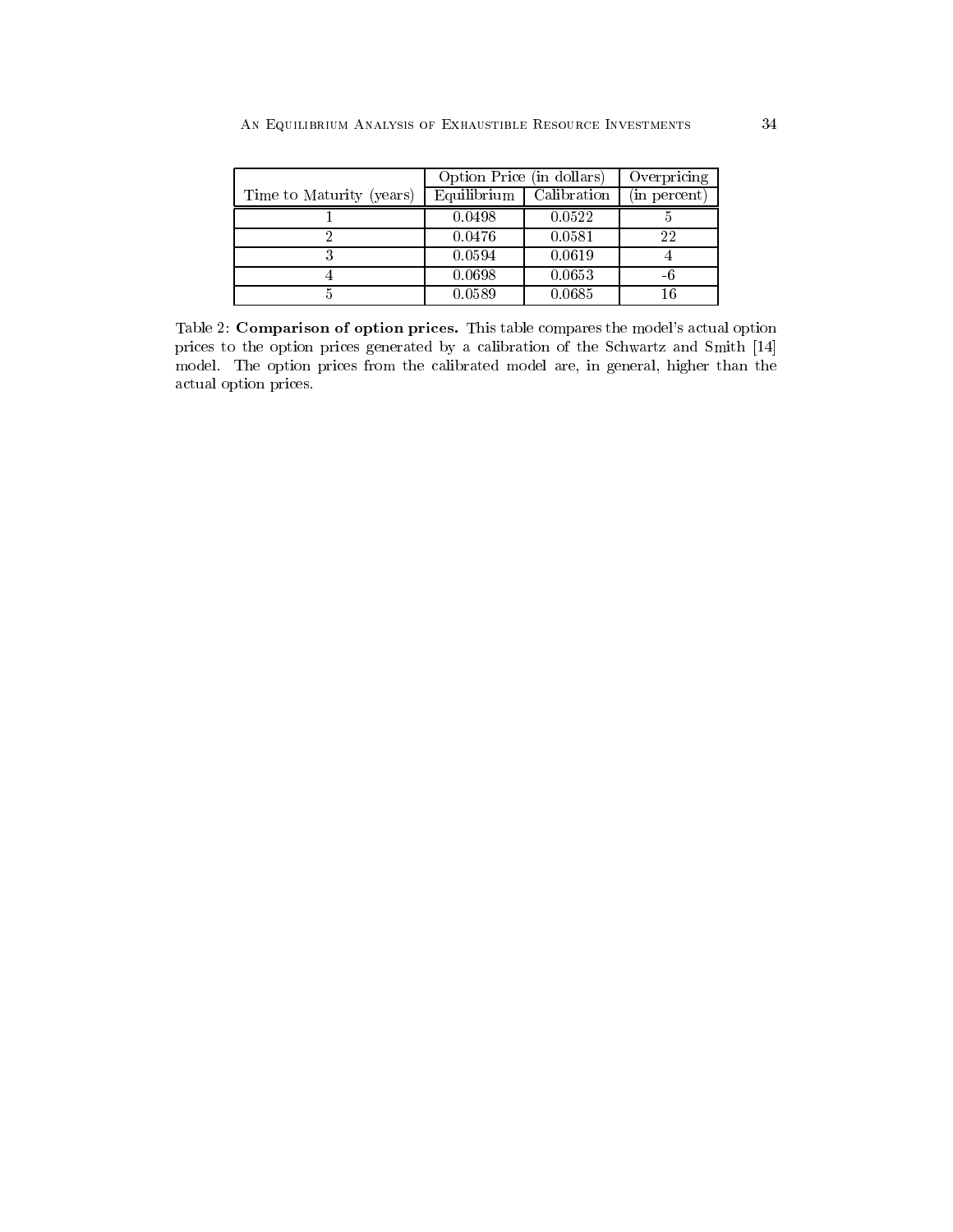

Figure 1: The first order conditions from the model with startup costs. The presence of startup costs introduces a region in which production rates will not be changed.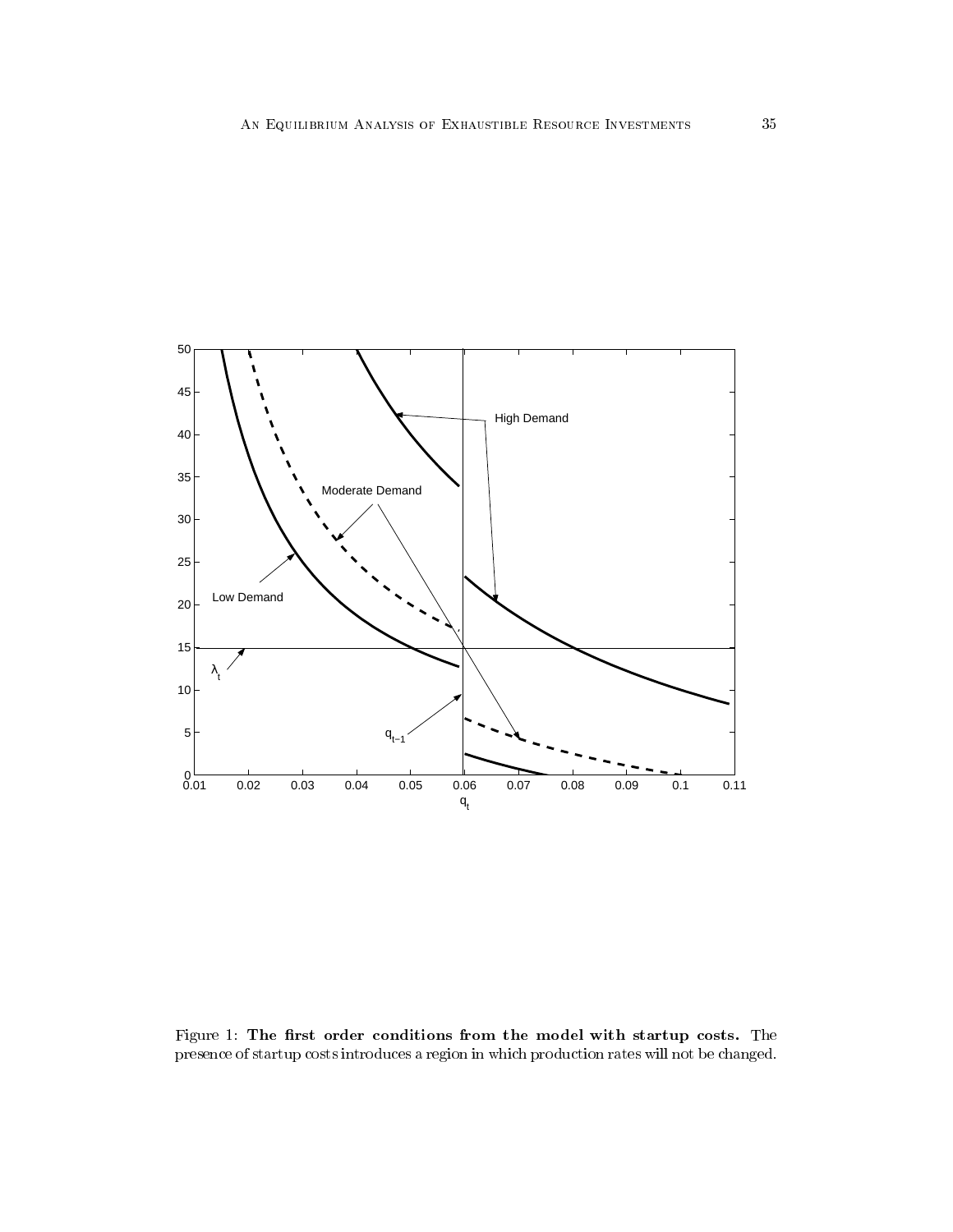

Figure 2: Summary output from the model with no startup costs. In the leftmost column, conditional means and variances of the model's equilibrium prices are presented. The middle and right columns give analogous results for the demand shock and optimal supply response.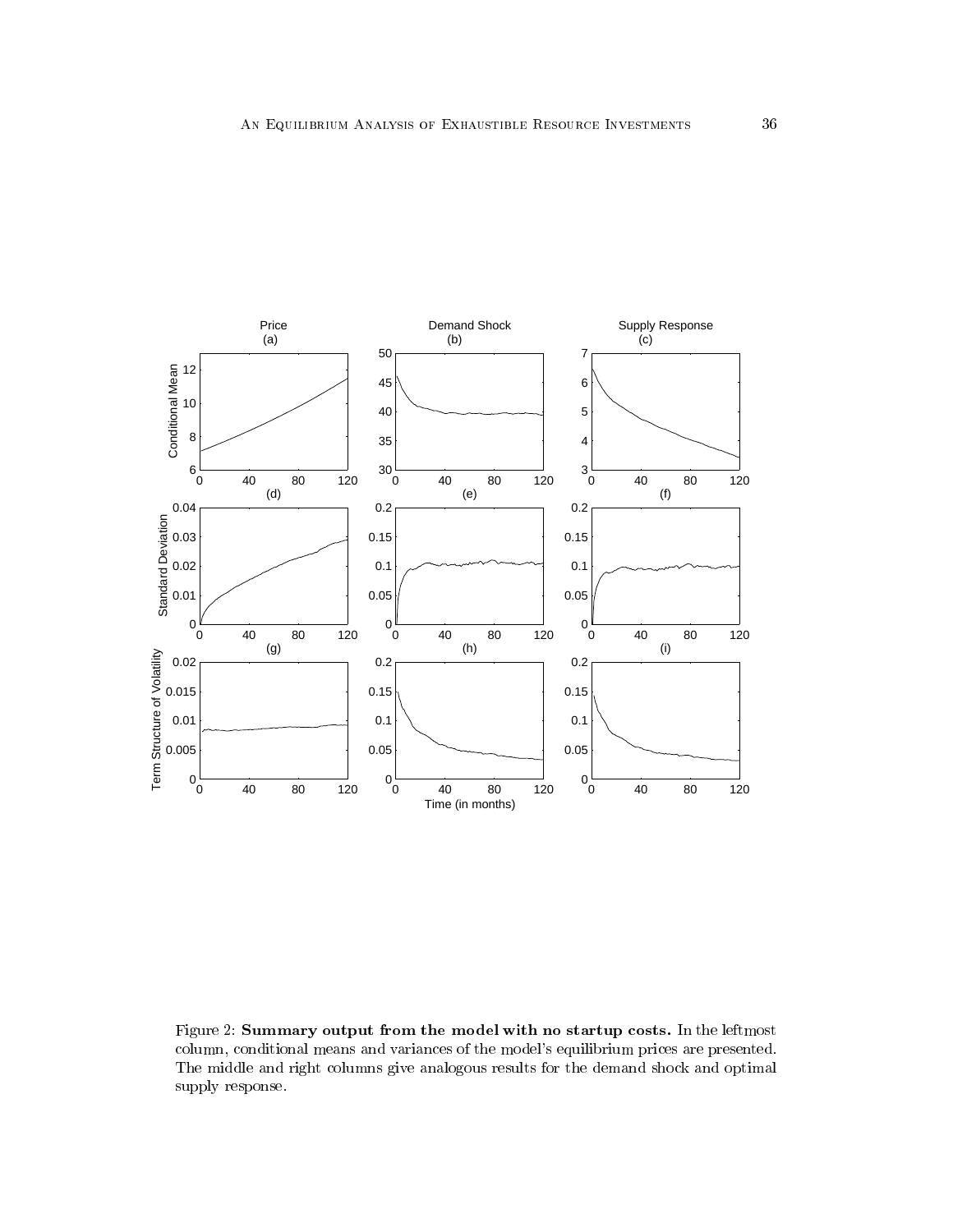

Figure 3: Summary output from the model with high startup costs. In the leftmost column, conditional means and variances of the model's equilibrium prices are presented. The middle and right columns give analogous results for the demand shock and optimal supply response.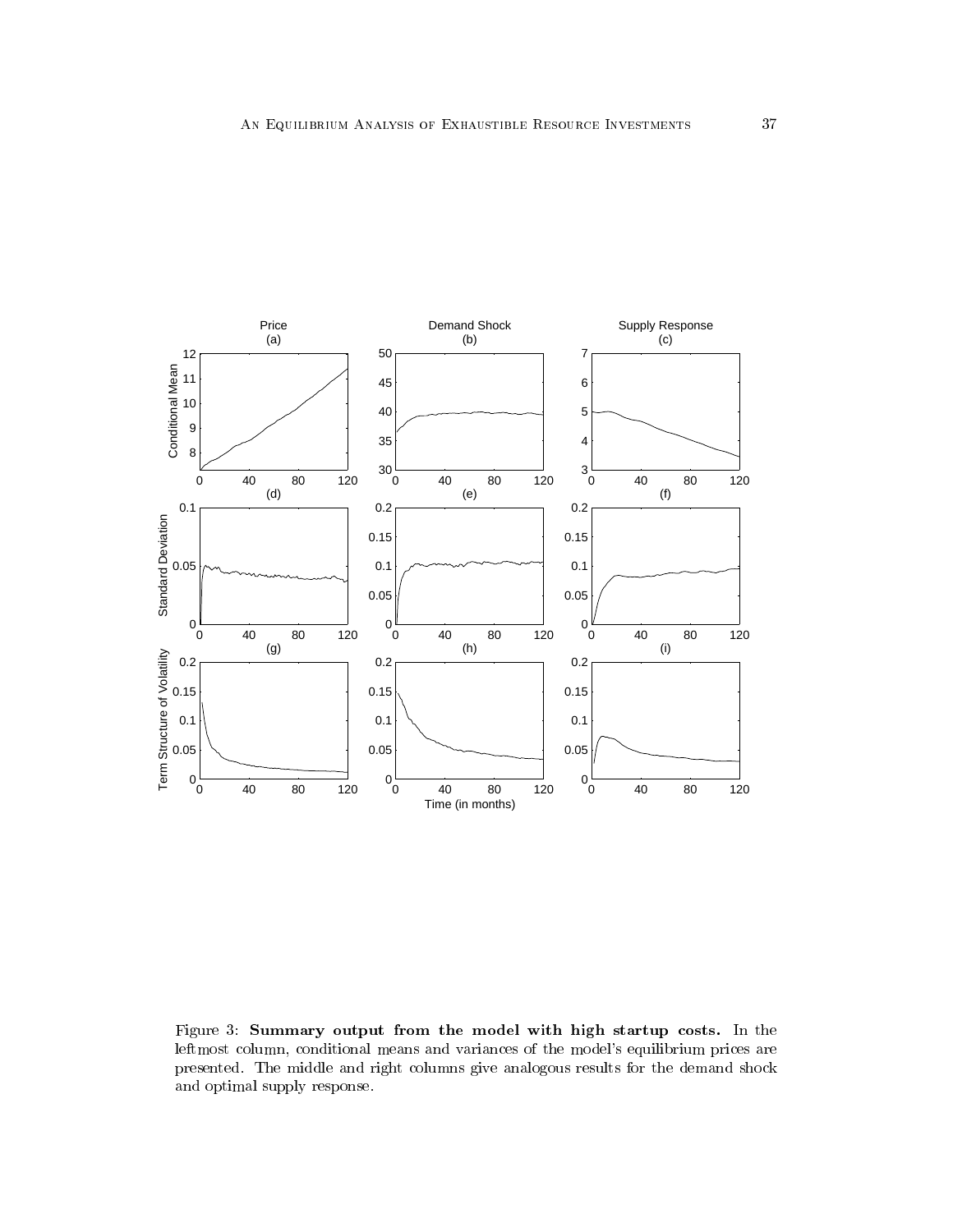

Figure 4: Dynamics of forward prices. On the left, forward curves from the model with zero and high startup costs are presented. Panel (a) shows that without startup costs forward curves at all dates are parallel. This is not the case when startup costs are high as shown in panel (c). Simulated spot and 2-year forward prices are displayed on the right. Panel (b) shows that without startup costs, spot prices and forward prices are equally variable. With high startup costs the spot price is much more volatile than the forward prices as shown in panel (d).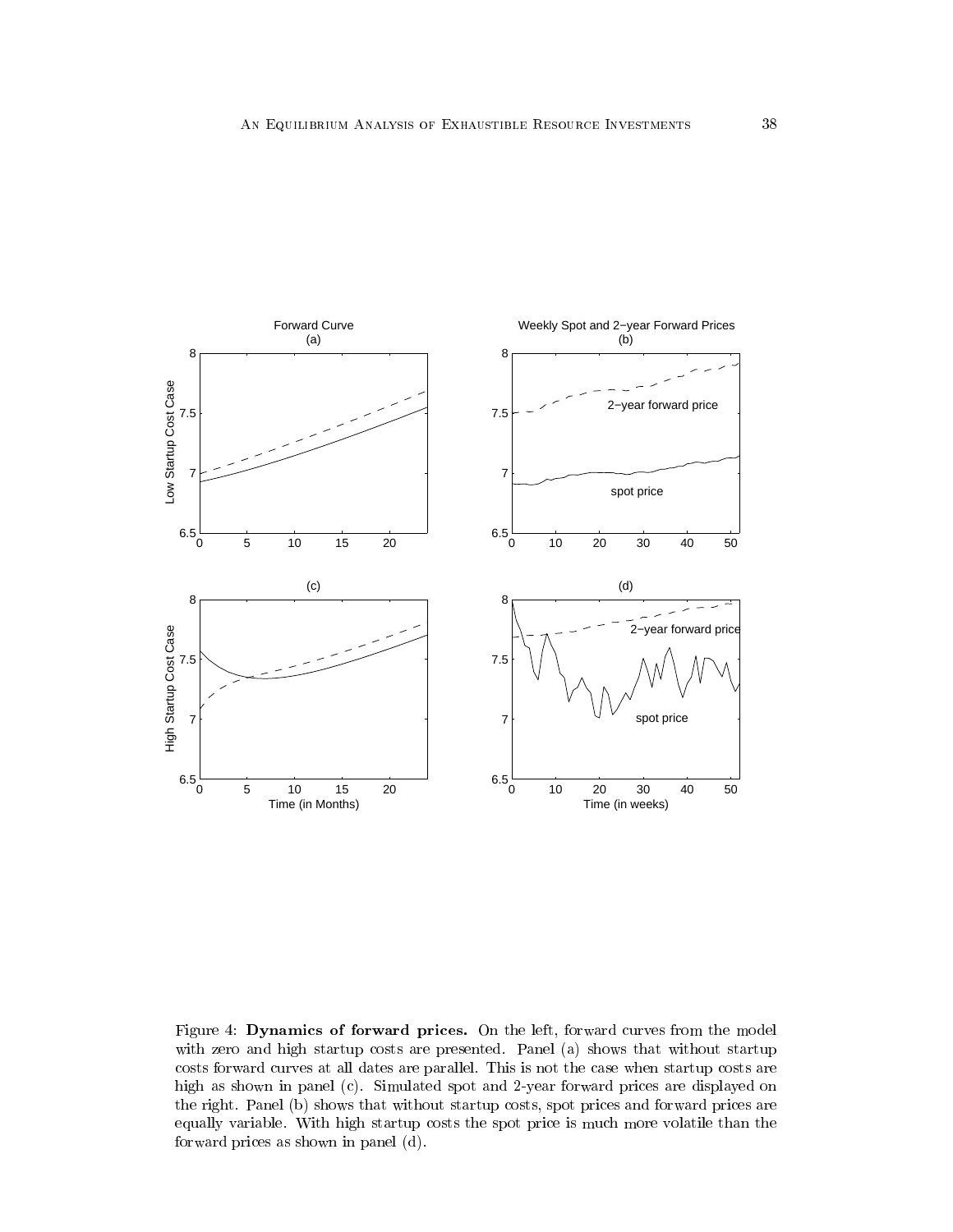

Figure 5: Forward prices and the term structure of volatility: the base case. The top panel presents two forward curves from the model under the base case parameterization. Forward curves may be backwardated or in contango. The lower panel displays the term structure of volatility for the base case. The magnitude of the volatility is low and declines with time.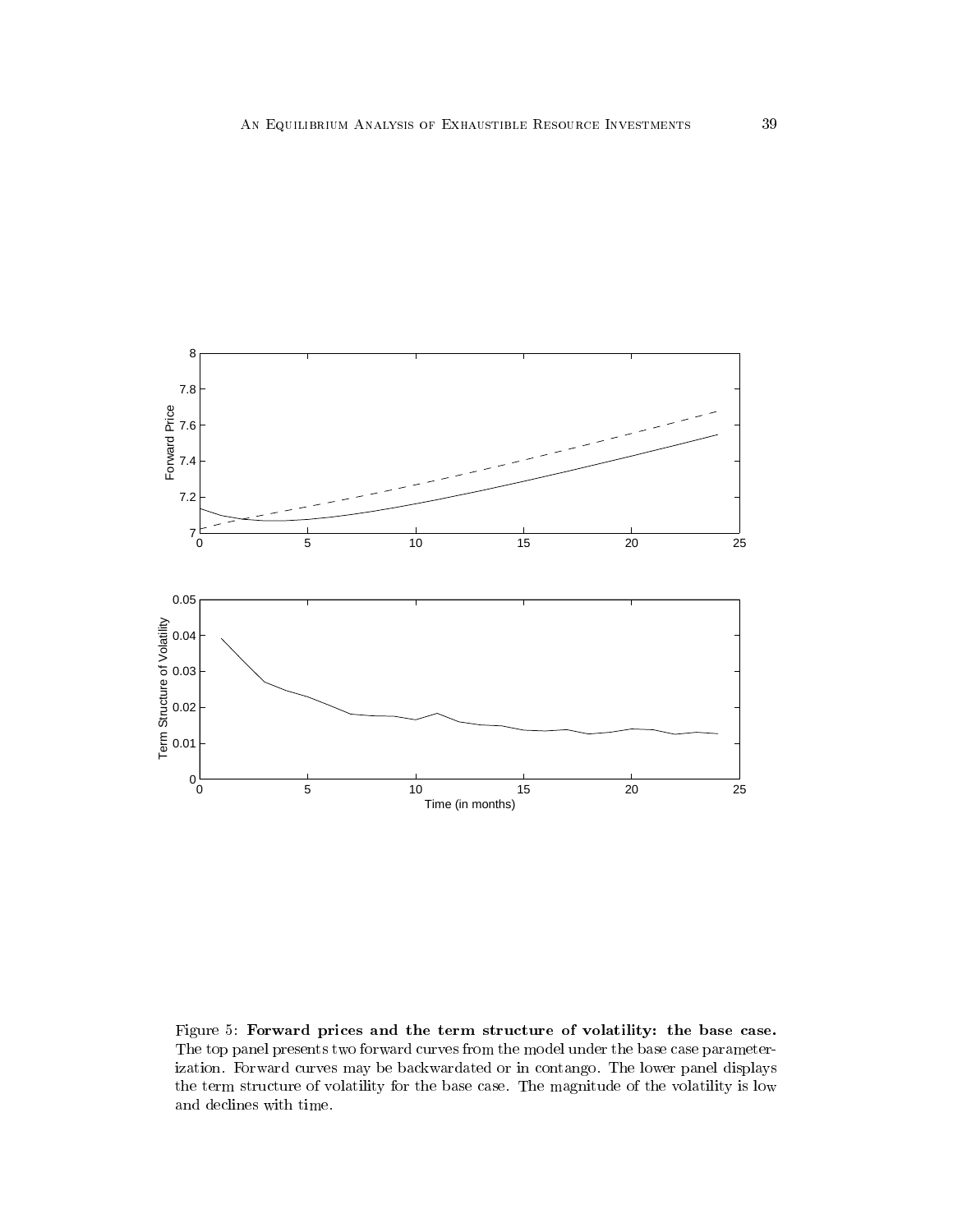

Figure 6: Analysis of a change in the level of reserves. Panels (a) and (b) show that when reserves drop forward prices rise. Panels (c) and (d) show that the term structure of volatility is insensitive to the amount of reserves.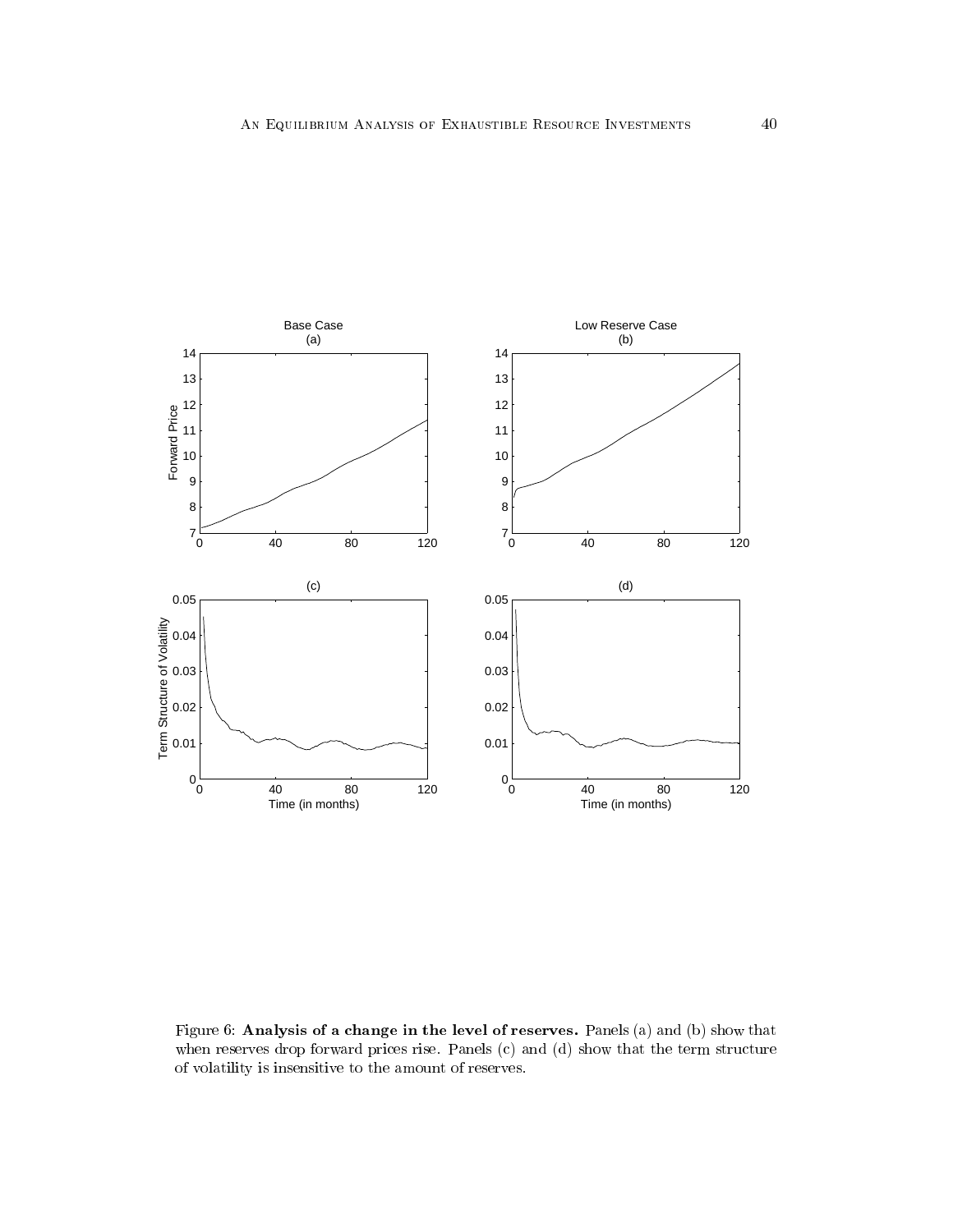

Figure 7: Analysis of a change in the rate of interest. Panels (a) and (b) show that when the interest rate decreases forward prices rise.